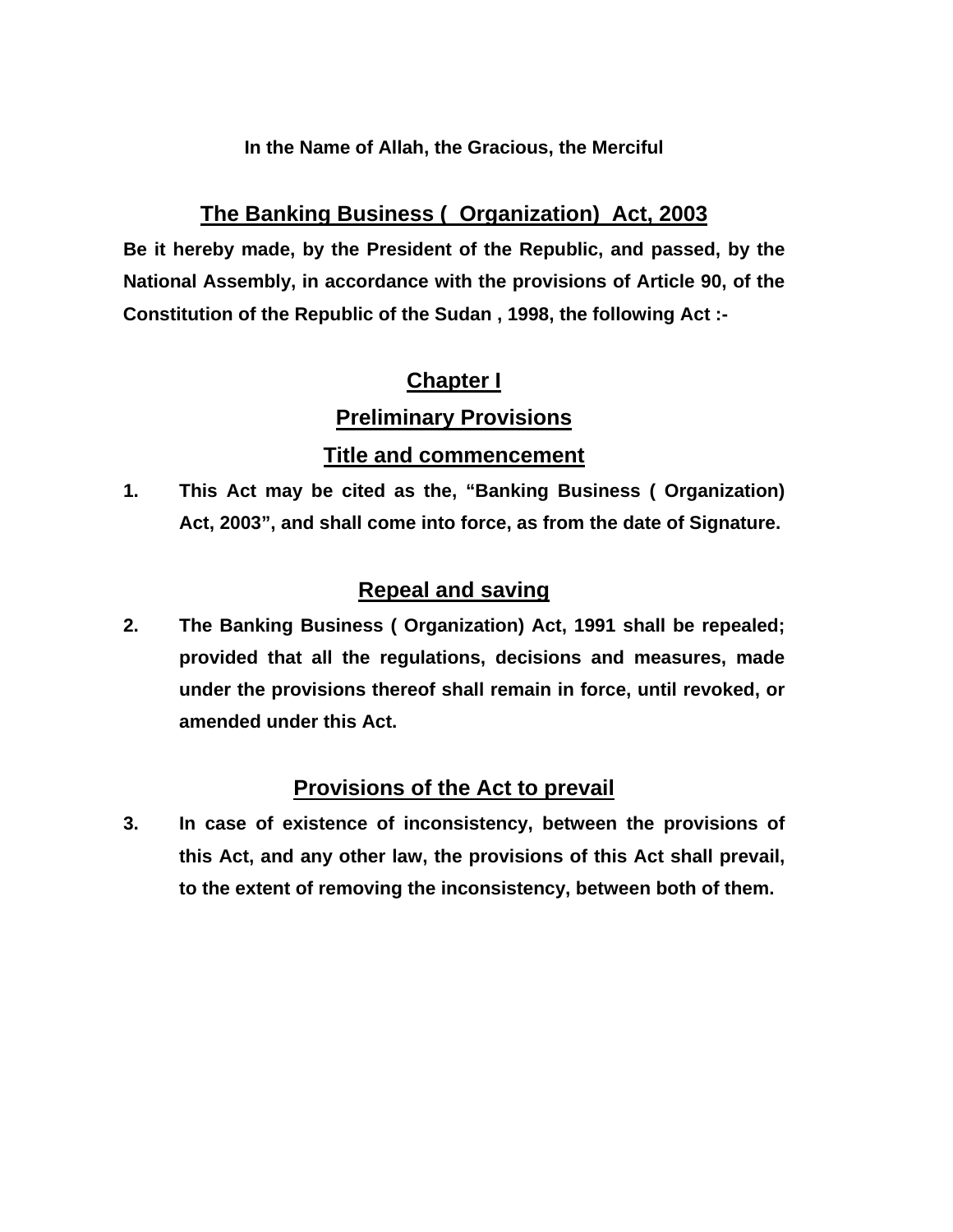# **Interpretation**

**4. In this Act, unless the context otherwise requires, :-** 

**"Bank", means the Bank of Sudan, established under the provisions of section 4, of the Bank of Sudan Act, 2003;** 

- **"bank", means any company, registered under the provisions of the Companies Act, 1925, or an institution , or corporation, established by law, or any foreign bank, licensed to practise banking business, under the provisions of this Act;**
- **"Banking business", means opening accounts, of the types thereof, accepting deposits, conducting remits, opening letters of security, of the types thereof, and what relates thereto of procedure, issue of letters of credit, payment and collection of bonds, orders, payment vouchers and otherwise of stocks for value, and dealing in foreign exchange, investment, providing financing, to clients, and otherwise of the business of banks, as the Bank may specify, and may not be inconsistent with a Sharia ordinance;**

**"Banks owned by the State", mean the banks owned by the Government, and the Bank of Sudan jointly, or severally;**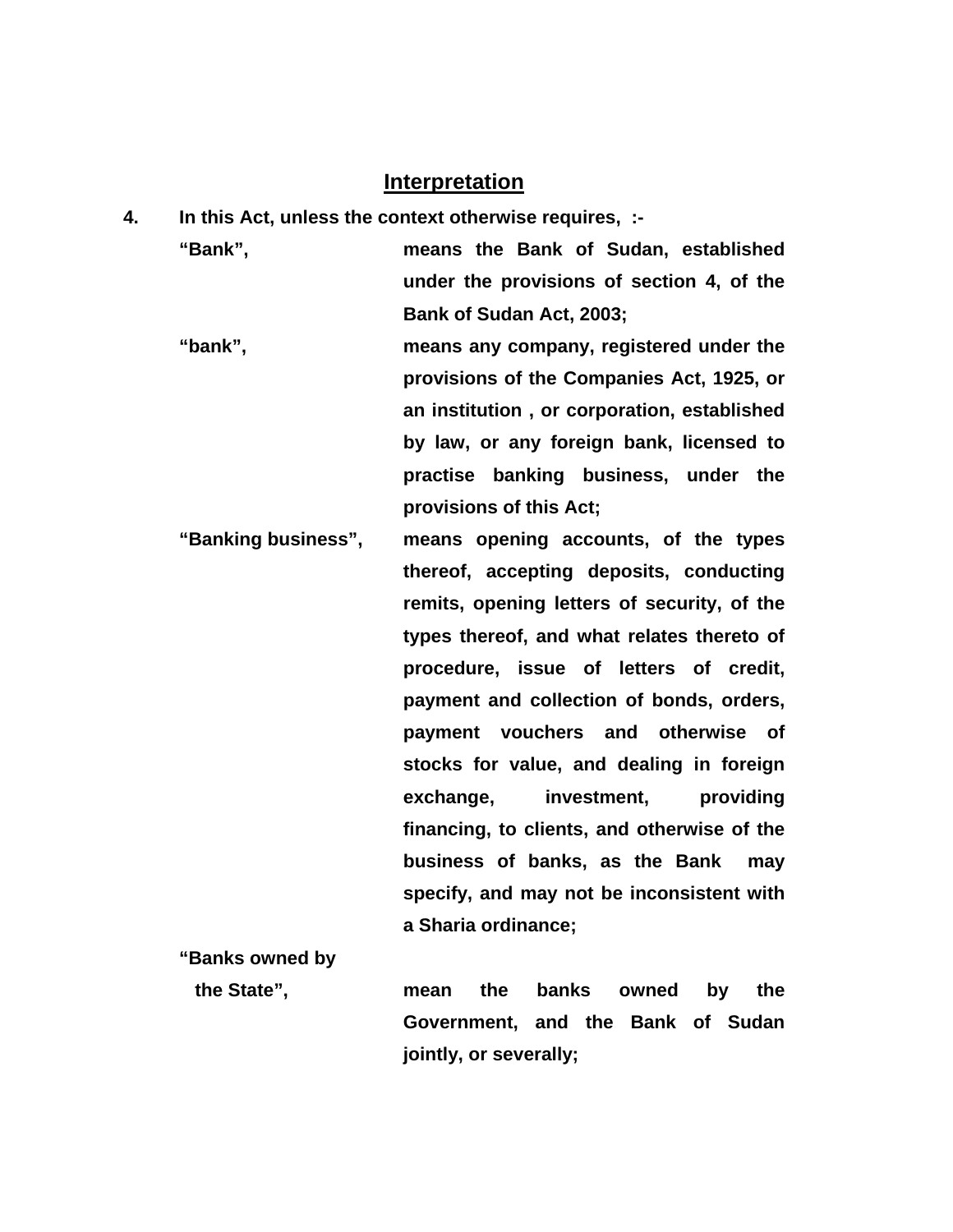**"Branch, or subsidiary** 

- **office", means the branch, or subsidiary office of any bank, whether called agency, or any other name, which practises banking business;**
- **"Certified auditor", means the person, qualified by a professional association, internationally recognized, and enrolled, in the Certified Auditors Roll, who are permitted to practise the profession, in the Sudan, and the auditor subordinate to the General Audit Chambers;**
- **"Commission", means the Sharia Control Higher Commission, established in accordance with section 15, hereof;**
- **"Controler", means the person assigned by the Governor, on full, or part time basis, to control the performance of any bank, as to such conditions and period, as the decision may specify;**
- **"Convertible currency", means any currency capable of circulation, or remission, without a term, or condition, at the international currency exchanges, as the Bank may specify;**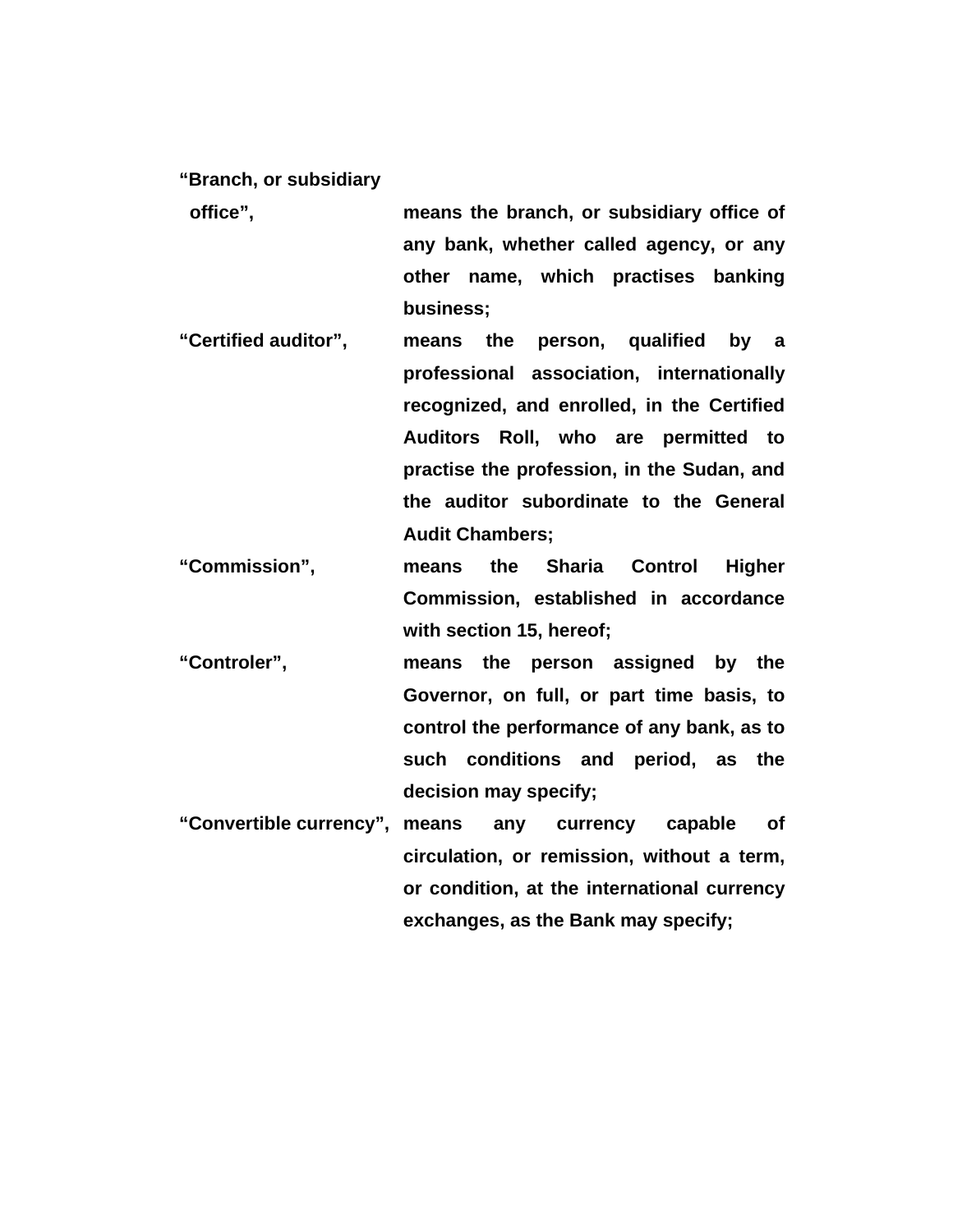| "Financing",             | employment of<br>in<br>money,<br>means                           |
|--------------------------|------------------------------------------------------------------|
|                          | accordance with Islamic forms;                                   |
| "Financial institution", | means any company for employment of                              |
|                          | money, or for purposes of investment, or a                       |
|                          | corporation, or institution, which pracises                      |
|                          | any one of the banking business;                                 |
| "Foreign bank",          | means any bank, registered, or instituted                        |
|                          | outside the Sudan, and pracitses banking                         |
|                          | business, in the Sudan, in accordance                            |
|                          | with the provisions of this Act;                                 |
| "General manger",        | means the general manager of every bank,                         |
|                          | or whoever may take his place;                                   |
| "Governor",              | means the Governor of the Bank of Sudan;                         |
| "Loan",                  | means effecting ownership, by another, of                        |
|                          | money, or thing; provided that he shall                          |
|                          | restitute the specie thereof, in amount,                         |
|                          | type and character, to the lender, upon                          |
|                          | the expiry of the loan period;                                   |
| "Minister",              | means the Minister of Finance and                                |
|                          | <b>National Economy;</b>                                         |
| "Obligations at sight",  | mean the total obligations of any bank,                          |
|                          | which are due for payment, upon demand;                          |
|                          | "Obligations for a term", mean any obligations, other than       |
|                          | obligations at sight;                                            |
| "Person".                | means any natural, or corporate person;                          |
|                          | "Representation office", means the office representing the bank; |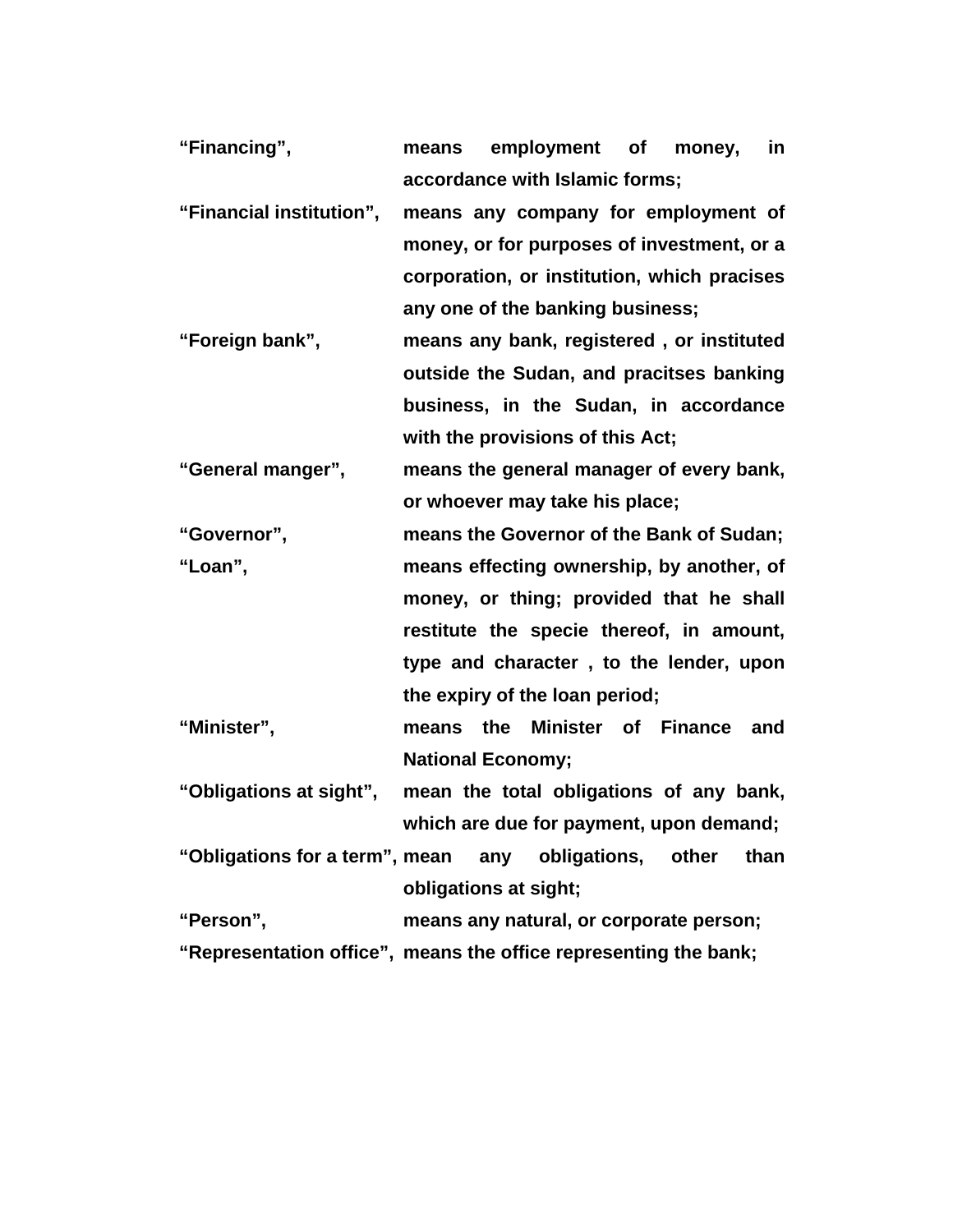- **"Sufficient interest", means acquiring, by a person, his spouse, son, son-in-law, or partner, or whoever may take their places, of a share, not less than 10% , of the capital of any company, partnership or business;**
- **"Supervisor", means the person appointed by the Governor, at the head of any bank, to administer the executive business thereof, as to such conditions, powers and period, as the decision may specify.**

# **Chapter II**

# **Bank Licensed**

# **Licence to practise banking business**

- **5.(1) No person shall practise banking business, or any part thereof, in the Sudan, unless he is in possession of a final written licence, issued under the provisions of the Bank of Sudan Act, and this Act, and satisfies all the conditions, provided for in the licence, this Act and the regulations made thereunder.** 
	- **(2) The provisions of this Act shall apply to all banks and financial institutions, licensed to practise banking business, or any part thereof, without exclusion of a branch of foreign bank, or agency .**

# **Conditions of banks reconciled**

**6.(1) The Governor, from time to time, by circulars issued thereby, may bind the banks and financial institutions, existing at the time of coming into force of this Act, to reconcile their conditions, in**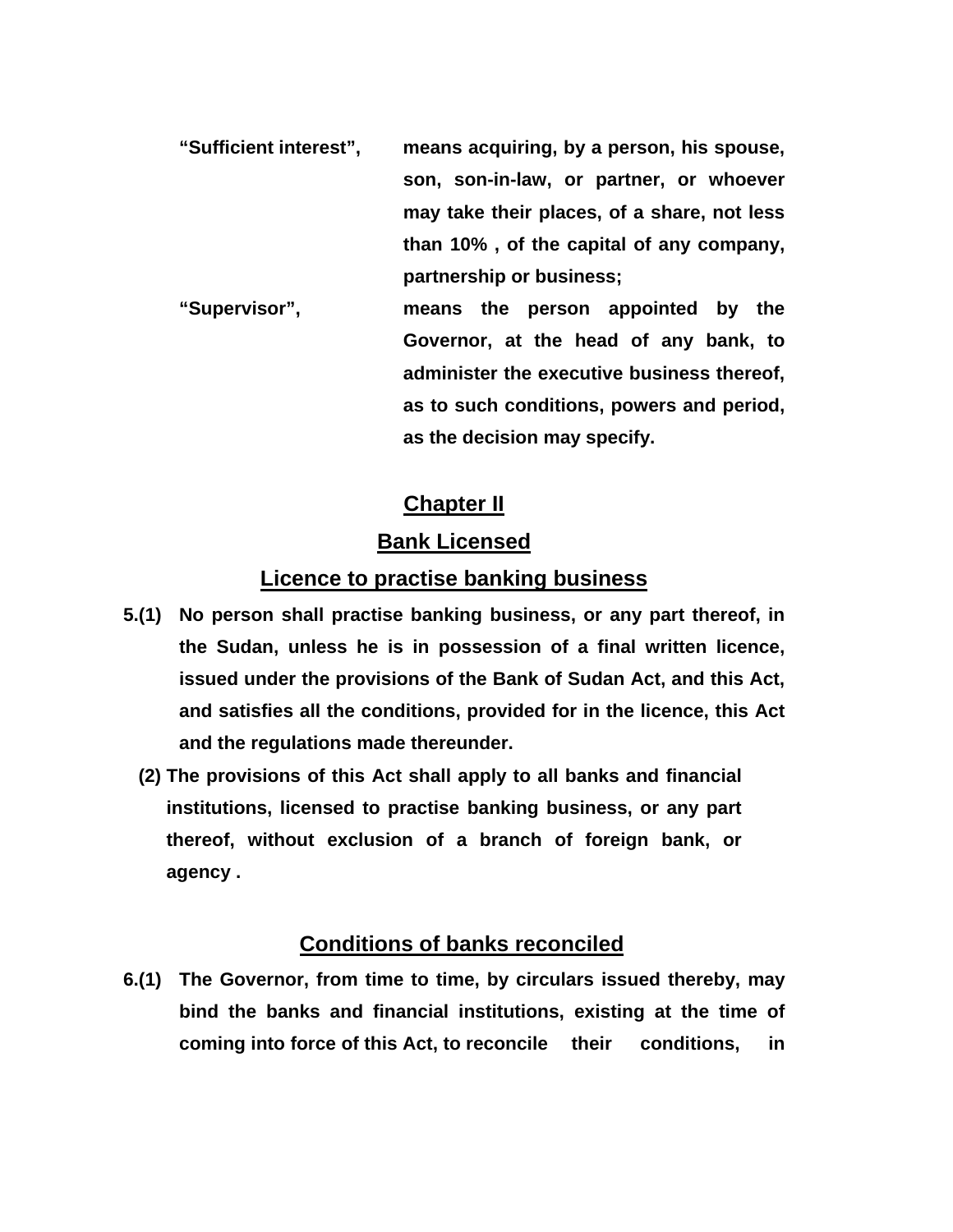**accordance with the provisions of this Act, and as to such manner, and period, as he may specify .** 

 **(2) The Bank, from time to time, may bind banks and financial institutions, or any one thereof, to reconcile their conditions, as it may deem fit, and as to such manner and period, as it may specify .** 

#### **New banks**

- **7.(1) No person (save upon a written licence from the Governor) shall perform the following, to :-** 
	- **(a) practise banking business, or any part thereof;**
	- **(b) register any company, to practise banking business, or any part thereof.**
	- **(2) Where the Governor is convinced, from the inquiries and studies he conducts, of the feasibility of the licence application, and that the licence achieves public interest, licence may be granted, as to such conditions, as he may deem fit, and he may likewise , at any time, add, or amend such conditions, as he may deem appropriate.**
	- **(3) No foreign bank shall be granted licence, to work in the Sudan, save upon recommendation of the Bank, and approval of the Minister.**
	- **(4) The Governor may levy fees, on licensing to practise all, or part of banking business, or part thereof, as he may deem fit. He may also levy services fees, on all the bodies, which practise banking business, or part thereof.**
	- **(5) No bank, instituted in the Sudan, shall amend its basic rules, or regulations, save upon the written approval of the Governor .**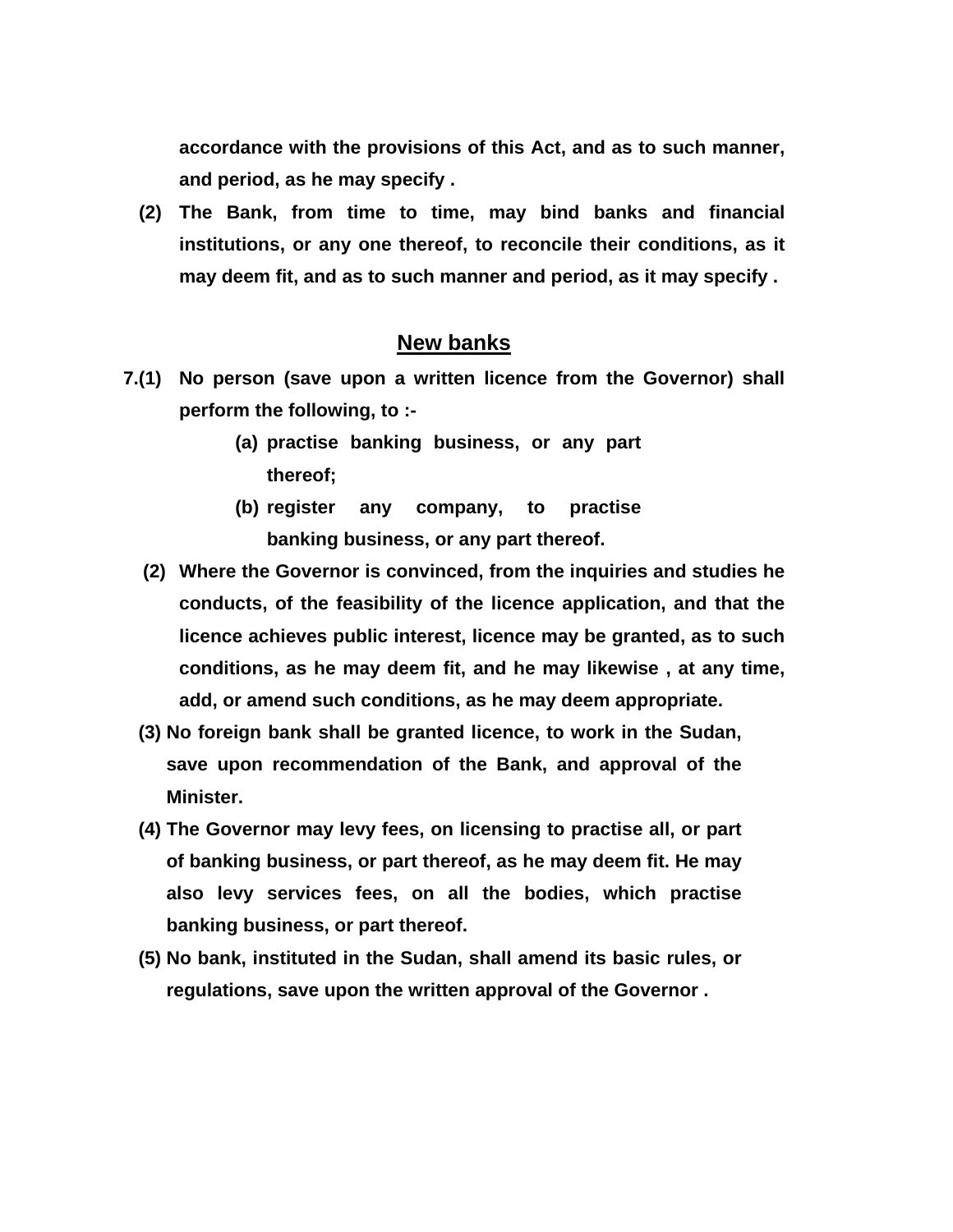**(6) Where any bank does not satisfy the licensing conditions, it shall be wound up, in the way set out in this Act, or any other law in force, having connection .** 

#### **Supervision and control**

- **8.(1) The Bank shall assume supervision and control of all banks and financial institutions, and any other person, who practices all, or any part of banking business, within the limits of his practice of banking business.** 
	- **(2) The Governer, or whoever he may authorize, shall have the power of the issue of instructions and directions, to any person, who practises banking business totally, or partially, and such person shall abide by such instructions and directions, and execute the same.**

#### **The word bank used**

- **9. No person, without the written approval of the Governor, shall :-** 
	- **(a) use, or continue to use the word, "bank", or one of the derivatives thereof, in any language, or any other word, or meaning signifying banking business, by name, character or address, under which such person works in the Sudan;**
	- **(b) refer, or continue to refer, to the word, mentioned in paragraph (a), in bills of**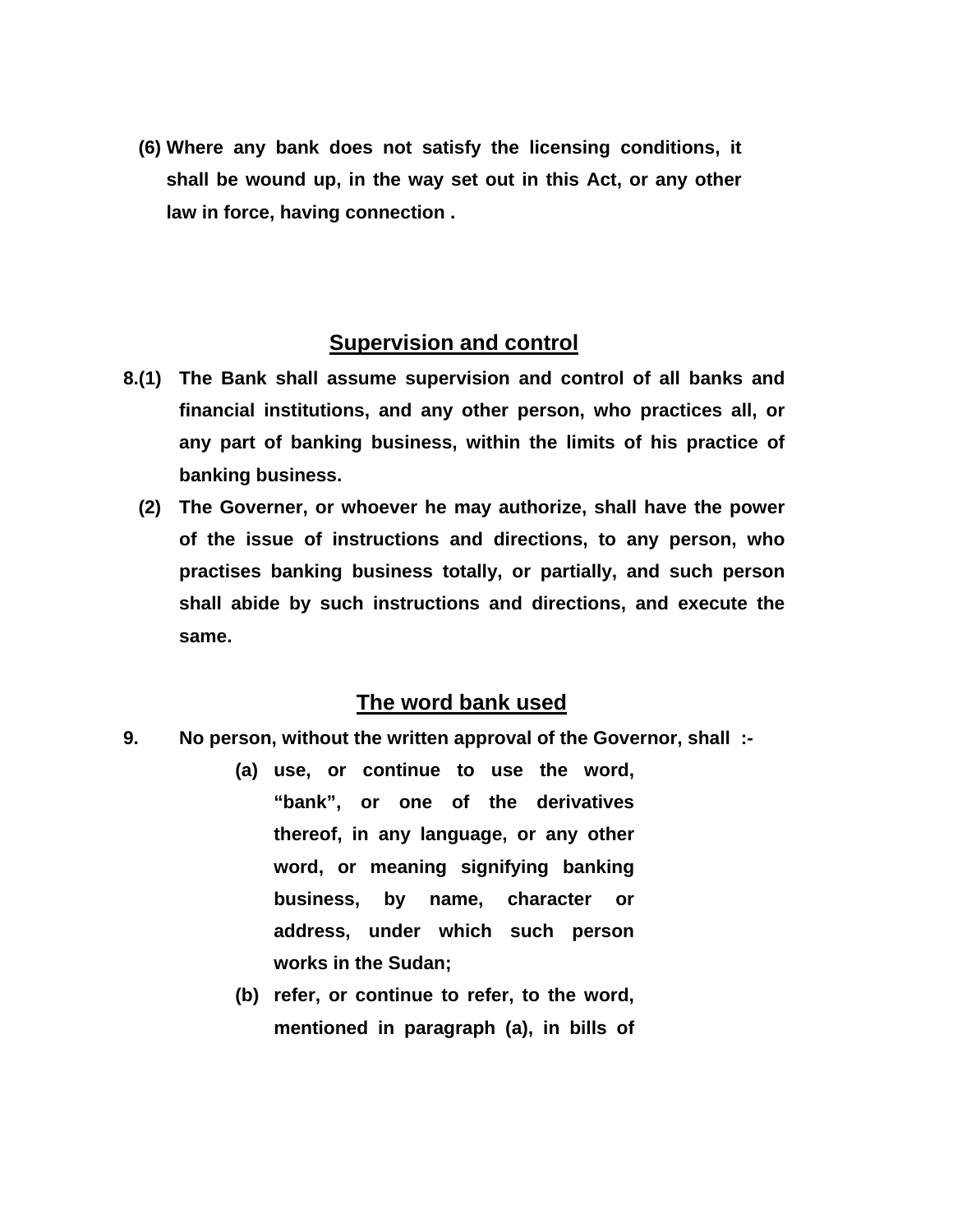**exchange, notifications and notices, or by any other means .** 

# **Foreign banks branches**

- **10.(1) No foreign bank shall open a branch in the Sudan, for practice of banking business, save after obtaining a licence, from the Bank, and remitting such amount, as the Bank may specify for this end, to the Sudan. The Governor may amend the amount, required to be remitted, from time to time.** 
	- **(2) A branch of every foreign bank shall be required to present an undertaking, from the headquarters thereof, to the Bank, under which it binds itself to meet and satisfy all the obligations and undertakings, pertaining to their branch, or branches in the Sudan .**
	- **(3) The Bank, upon the approval of the Minister, may revoke any licence, issued under the provisions of sub-section (1), where the bank concerned contravenes the conditions, set out in the licence, or contravenes the provisions of this Act.**
	- **(4) The Bank, in case of winding the mother bank up, may attach the assets of the branch licensed in the Sudan, as to such amount, as may meet the obligations of the branch in the Sudan .**

#### **Representation offices opened**

- **11.(1) No foreign bank shall open a branch, or representation office, in the Sudan, to practise banking business, save after obtaining a licence, from the Bank of Sudan .** 
	- **(2) A representation office shall be required to present an undertaking, from its headquarters, under which it binds itself to meet and satisfy all the obligations, pertaining to its office in the Sudan .**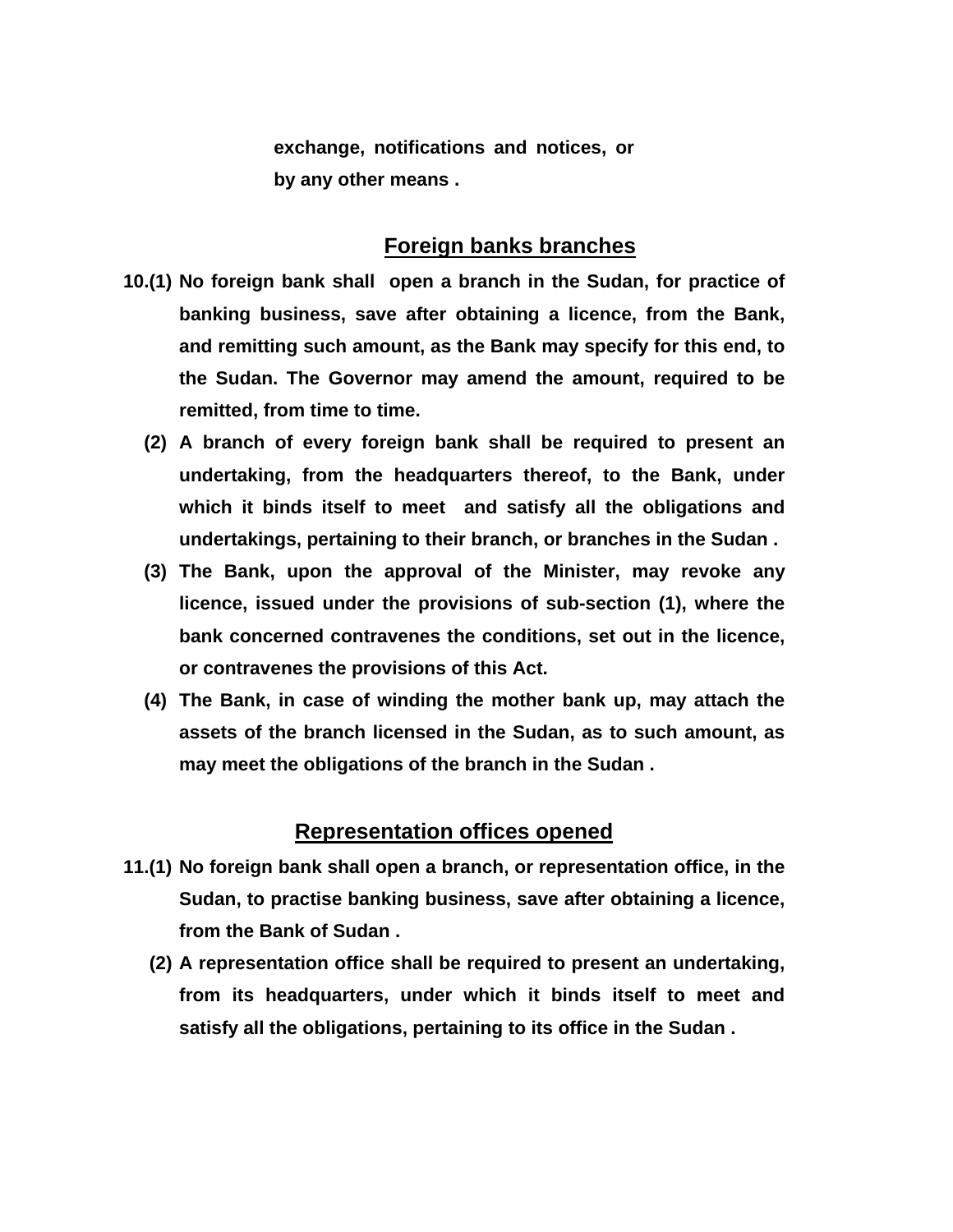**(3) The Bank may revoke any licence, issued under the provisions of sub-section (1), where the representation office contravenes the provisions of this Act, or the conditions, set out in the licence.** 

# **Branches opened, sites thereof**

# **changed and closed**

**12. The Governor may subject opening of branches, inside and outside the Sudan, and change of the sites thereof, and closing the same, to his prior approval .** 

#### **Other banking business practised**

- **13. Without prejudice , to the generality of banking business, in accordance with the interpretation specified therefor in section 4, any bank may practise any of the following banking business, to :-** 
	- **(a) accept deposits, grant financing and lending, draw, accept endorse and collect stock and deal therein, in any from, in accordance with the provisions of this Act;**
	- **(b) draw travelers cheques, credit cards, bank cheques and certified cheques, purchase and sell foreign exchange, purchase and sell shares and financing bills, subscribe thereto, and manage the same, and deal therein at Stock Exchanges, receive shares certificates, financing bills and precious things, keep them and provide secure safes for this work and otherwise;**
	- **(c) practise agency business for others;**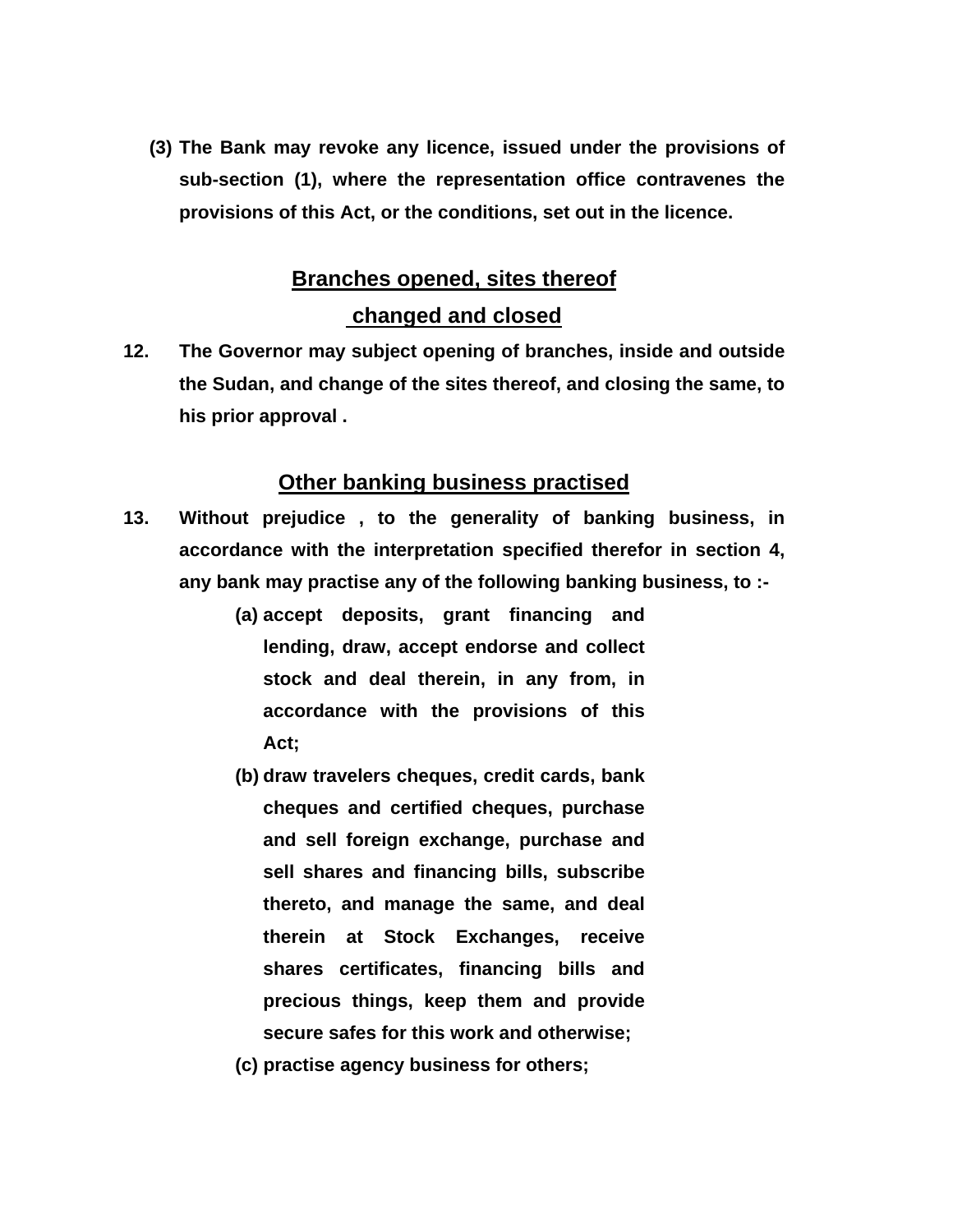- **(d) acquire estates and movables, posses and dispose thereof, by sale, mortgage and lease, and possess mortgage deeds, or any deed of interest in estates, or movables, and sell the mortgaged thing, or the subject of interest, to satisfy the rights of the bank concerned; on condition of obtaining the written approval of the Governor thereof;**
- **(e) promote banking business, by all the possible means of technology ;**
- **(f) strive to support, co-ordinate and promote economic and commercial co-operation, between the Sudan and other states;**
- **(g) any other business, as the Governer may specify, or allow.**

## **Merger**

**14. Notwithstanding the provisions of the companies Act, 1925, or any other law, as may replace the same, no bank, operating in the Sudan, shall be merged, or joined to any other bank, or banks, save after the approval of the Governor** 

# **Chapter III**

# **Higher Sharia Control Commission Establishment of the Commission**

**15.(1) There shall be established an independent part time commission, to be known as the, " Higher Sharia Commission of Control on Banks**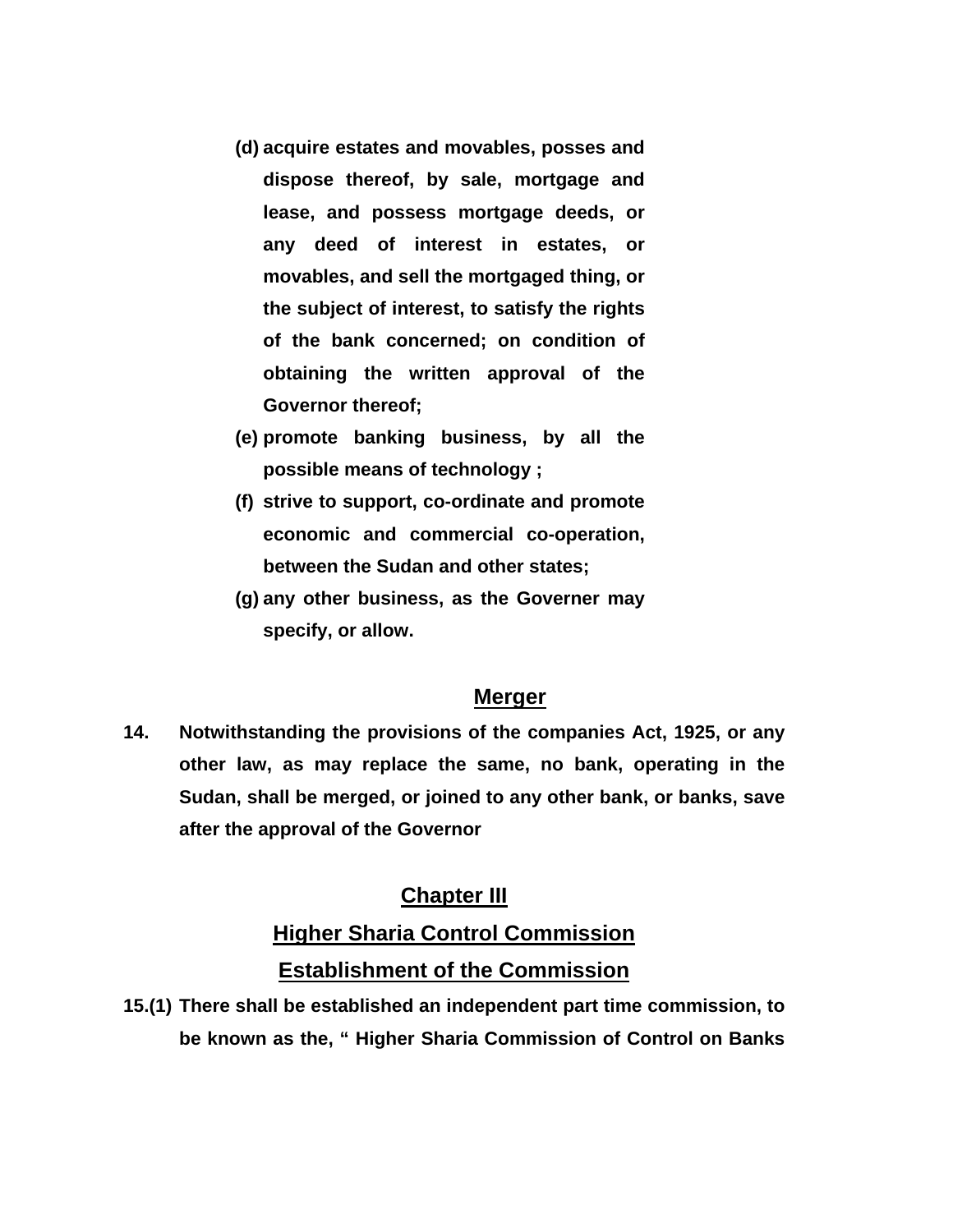**and Financial Institutions", to be appointed by a decision of the President of the Republic, in consultation with the Minister .** 

- **(2) The Commission shall consist of a number, not less than seven, and not more than eleven persons, from Sharia scients, and experts of economics , exchange and law; provided that the majority thereof shall be from Sharia scients.**
- **(3) The decision shall specify the President of the Commission, his deputy and Secretary General.**
- **(4) The term of membership of the Commission shall be five years, subject to renewal.**

## **Seat of the Commission**

**16. The Governor, in consultation with the Minister , shall assume preparing the appropriate seat of the Commission, and providing the funds necessary for performance of the business thereof.** 

# **Remuneration of the President and members of the Commission**

**17. The Minister, in consultation with the Governor, shall specify the remuneration of the President and members of the Commission, and terms of service of the Secretary General thereof .** 

# **Objects of the Commission**

**18. The Commission shall have the following objects, to :- (a) pass Sharia edicts, recommendations and consultancy, for unifying the Sharia bases**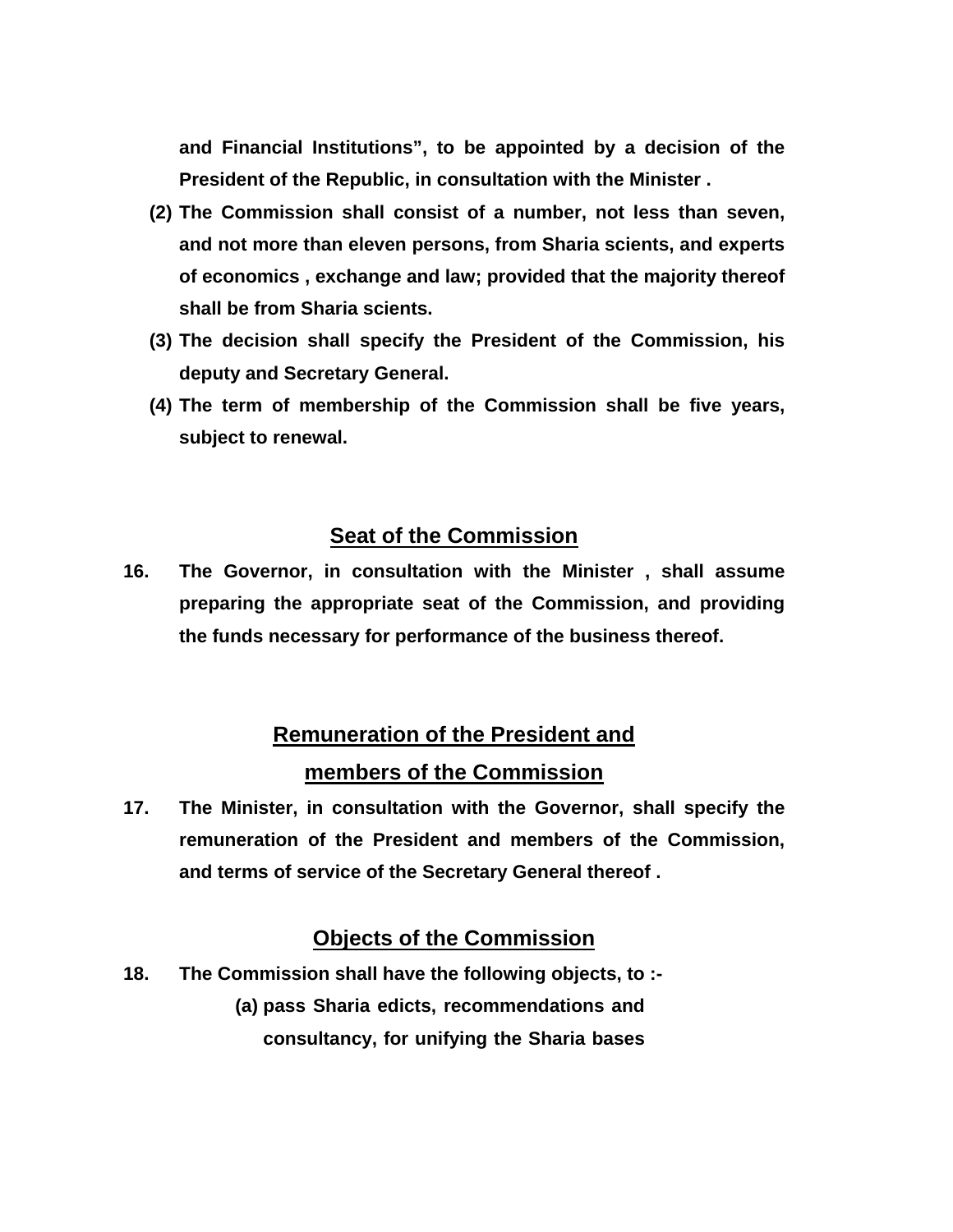**and ordinances, upon which the banking and financial activity is based;** 

- **(b) follow-up the policies and performance of the Bnak, activity of banks and financial institutions, for the purpose of subjecting the same to the ordinances and values of the Islamic Sharia ;**
- **(c) purify the laws, regulations and guides of the Bank, and the banks and financial institutions, and the activity thereof, of usury transactions, and the open and hidden stratagems thereof, and all such as by nature lead to consuming people's property in falsehood;**
- **(d) strive, with the competent bodies, to lay down for execution, Islamic forms of transactions, and devise such forms, as may be appropriate to all the needs and instruments of financing, and promote the same, in such way, as may be suitable for the primary and secondary stock exchanges.**

#### **Functions of the Commission**

**19.(1) The Commission shall have the following functions, to :-**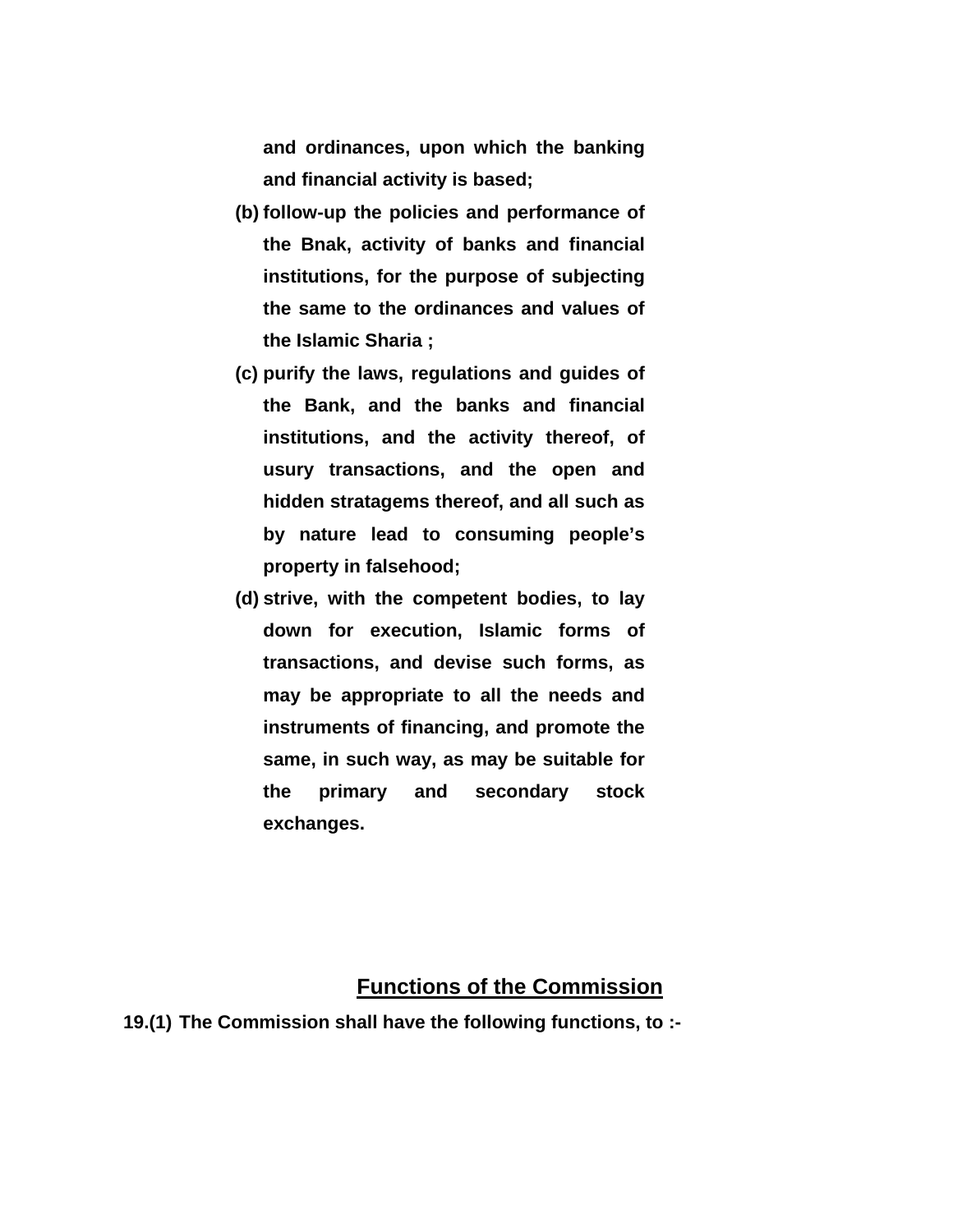- **(a) consider, and express opinion, in such matters, as may be submitted thereto, by the Minister, the Governor, any of the bank managers or employees of the banks and financial institutions, and pass edicts, recommendations and consultancy;**
- **(b) aid the technical control organs at the Bank and banks and financial institutions, in performing the tasks thereof, in accordance with the ordinances of Islamic Sharia;**
- **(c) assist the Bank and banks and financial institutions, to lay down and execute qualification and training programmes, in such way, as may enable such bodies, to make the employees thereof reach the status of jurist cashier;**
- **(d) aid the researches administrations and sections to promote scientific research, and encourage publication, in such way, as may serve the objectives and functions;**
- **(e) consider such Sharia disputes, as may arise between the bodies subject to the provisions of this Act, and those who deal therewith, and pass edicts and recommendations, with respect thereto;**
- **(f) any other functions, as the Commission may deem necessary for achievement of the objectives thereof; on condition of approval of the Minister thereof.**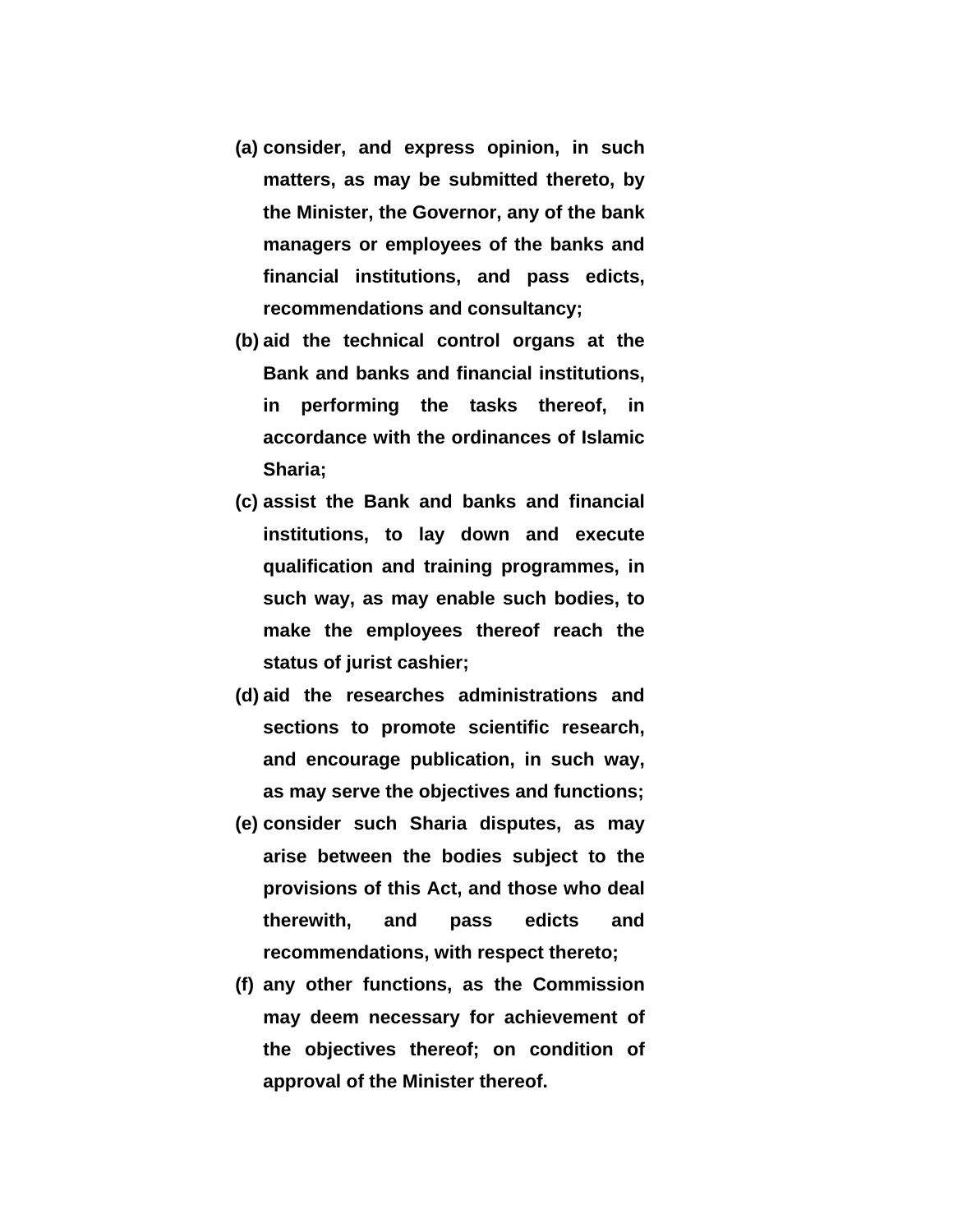**(2) The Commission shall not consider the matters submitted before the courts, or in which a judgement has been passed by a competent court .** 

## **Powers of the Commission**

**20. The Commission shall have the following powers , to :-** 

**.** 

- **(a) call any of the banks and financial institutions employees, or those dealing therewith, whenever it may deem fit;**
- **(b) require and peruse documents, inspect the business of banks and financial institutions, directly, or through the Bank**

# **Edict of the Commission binding**

- **21.(1) A Sharia edict, passed by the Commission, in any dispute, relating to banking activity, shall be binding to the Bank, banks and financial institutions, and of mandatory execution, unless others contest the same, before the courts.** 
	- **(2) An edict, passed by the Commission, in any dispute on jurisprudential matters, shall be binding to the Bank, and the banks and financial institutions .**

# **Chapter IV Bases of Banks Work**

# **Capital**

**22.(1) Every bank shall have a capital, as the Bank may specify .**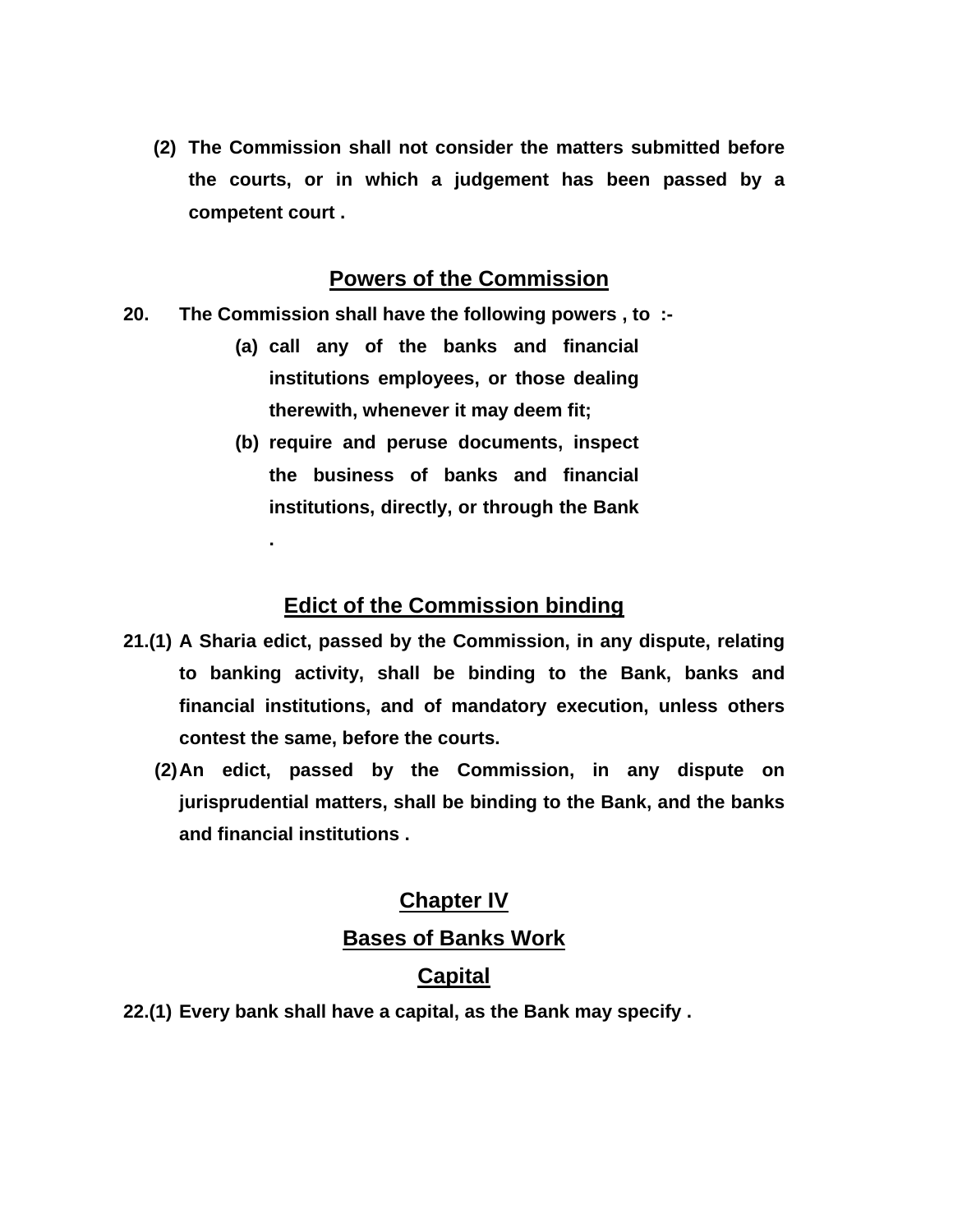- **(2) Any bank, after the written approval of the Bank, may amend its capital, by increase, or decrease; however no decrease shall be made, before obtaining the prior permission of the competent court.**
- **(3) The Bank may order any bank, or financial institution to increase the capital thereof, to secure the safety of banking performance.**
- **(4) The Bank may specify the maximum percentage owned by one subscriber in the capital of any bank.**
- **(5) All banks and financial institutions, registered in the Sudan, shall be public companies, save such banks and institutions, as may be established by law.**

#### **Reserves and appropriations**

- **23.(1) Every bank shall keep a reserve balance, and remit, to such balance, a percentage of the annual profits, as to such manner and percentage, as the Bank may specify, from time to time .** 
	- **(2)The Governor may require banks and financial institutions to allocate appropriations, to meet bad and doubtful debts, as to such manner, as he may specify .**
	- **(3) Notwithstanding the provisions of taxation laws, the appropriations, allocated under sub-section (2) above, shall be exempted from taxes, by consultation, between the Bank of Sudan and the Taxation Chambers, and the approval of the Minister .**
	- **(4) A bank may form any other reserves, or appropriations, as it may deem necessary .**

#### **Restrictions on possession of shares**

**25.(1) No bank shall possess, or own the shares of any company, or partnership in the primary exchange, for what exceeds such percentage, as the Bank may specify , with respect to the capital of**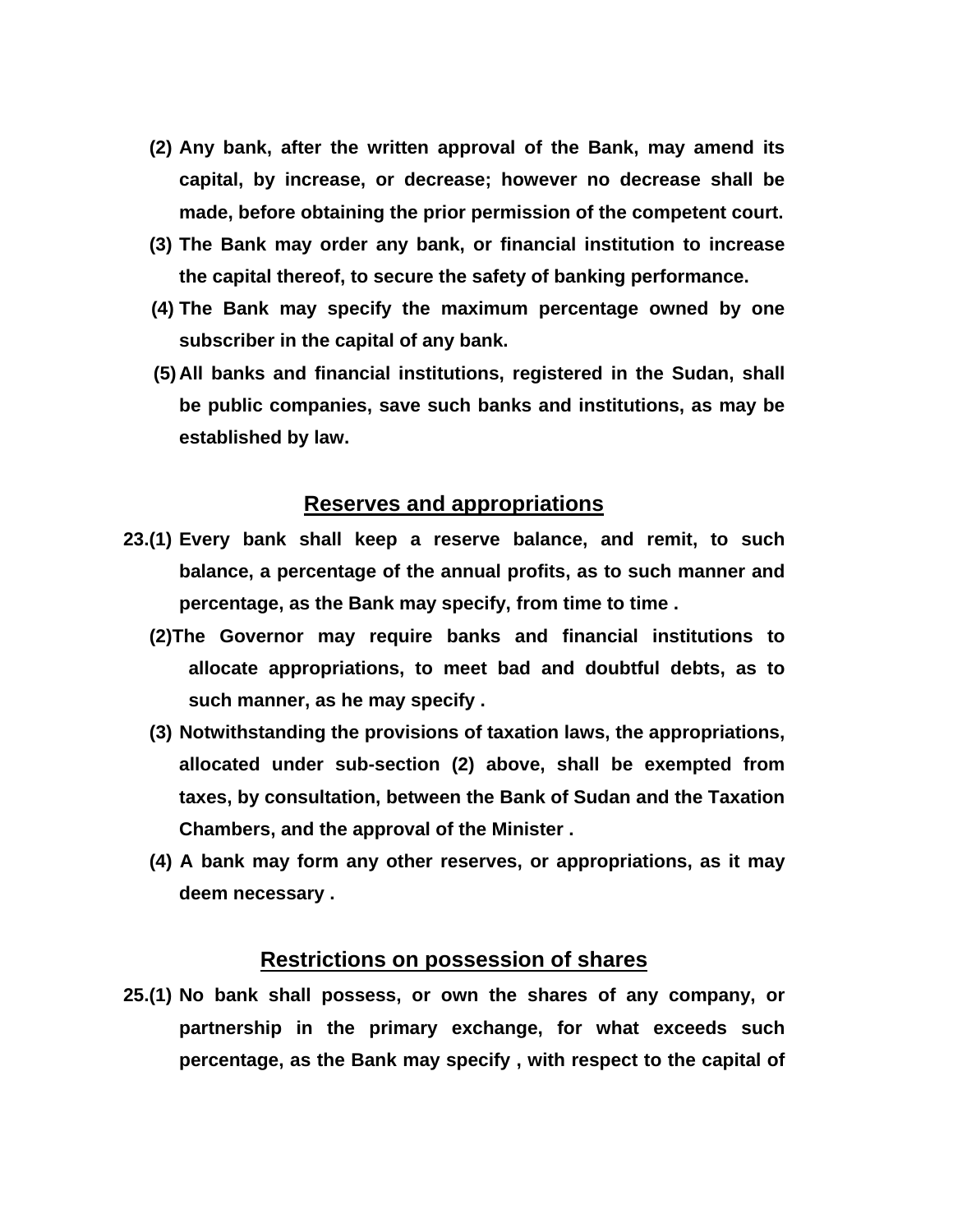**the company, with the exception of possession of shares, to secure transactions, or pay debts; provided that such shares shall be disposed of, within such period, as the Bank may specify.** 

- **(2) The size of any shares purchased by the bank , from the secondary stock exchange, and the time necessary for disposal thereof, shall be subject to such, as the Bank may specify from time to time.**
- **(3) No bank shall subscribe, or attempt the procedure of registering any company, in accordance with the provisions of sub-section (1), before obtaining the prior approval of the Bank**
- **(4)The provisions of sub-section (1) shall not apply to the shares possessed by the bank, upon approval of the Bank, concerning any company, public institution, or corporation, the basic field of the business of which is any of the production sectors, or infrastructure**
- **(5) No bank shall subscribe to any company, or own a share in any bank, or institution, registered outside the Sudan, save after the prior approval of the Bank**
- **(6) Any bank, which owns any shares, or any portion in the Capital of any company , partnership, bank or institution inside, or outside the Sudan, shall notify the Bank of such ownership, and the percentage thereof.**

#### **Acquiring and possession of estates**

**26.(1) Subject to the provisions of section 13(d) , any bank may acquire, or possess any estates, whatever the origin thereof may be, for the purposes of trade and investment, within such limits, as the Governor may specify .**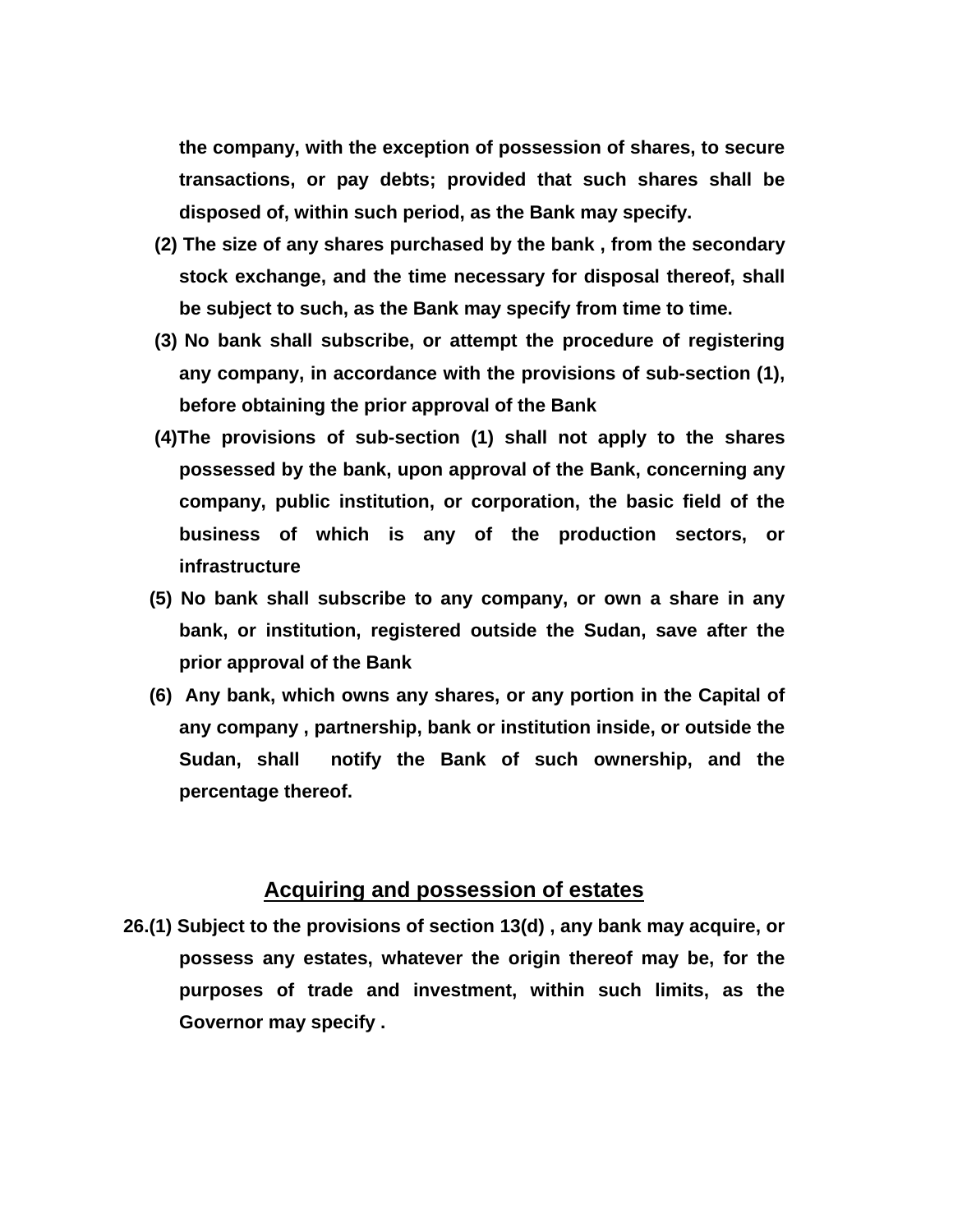**(2) Any bank, or financial institution may acquire, or possess any estate, in payment of a debt ; on the condition of disposal thereof, during such period, as the Governor may specify .** 

#### **Fees and profits margins specified**

- **27.(1) The Bank may specify profits margins, commissions and fees, and the manner of calculating distribution of profits.** 
	- **(2) Notwithstanding the provisions of sub-section (1) , the Bank, where it is convinced that there is reasonable ground, may specify, for any bank, such profit margin, commission or fee, as may pertain thereto.**

### **Fluid assets kept**

- **28.(1) Every bank shall keep, in the form of fluid assets, as is set forth in sub-section (2) below, an amount not less, at the end of any day, than a percentage of the obligations, as the Governor may specify from time to time.** 
	- **(2) For the purposes of this section, "fluid assets", include all, or any of the following :-** 
		- **(a) the paper money, or coinage, which are legal tender, in the Sudan, and also foreign currencies;**
		- **(b) the net balances, deposited with the Bank, including the reserve, required to be kept, under the provisions of section 28(1), of the Bank of Sudan Act, 2003;**
		- **(c) the net balances, deposited with other banks, in the Sudan, and subject to withdrawal, upon demand;**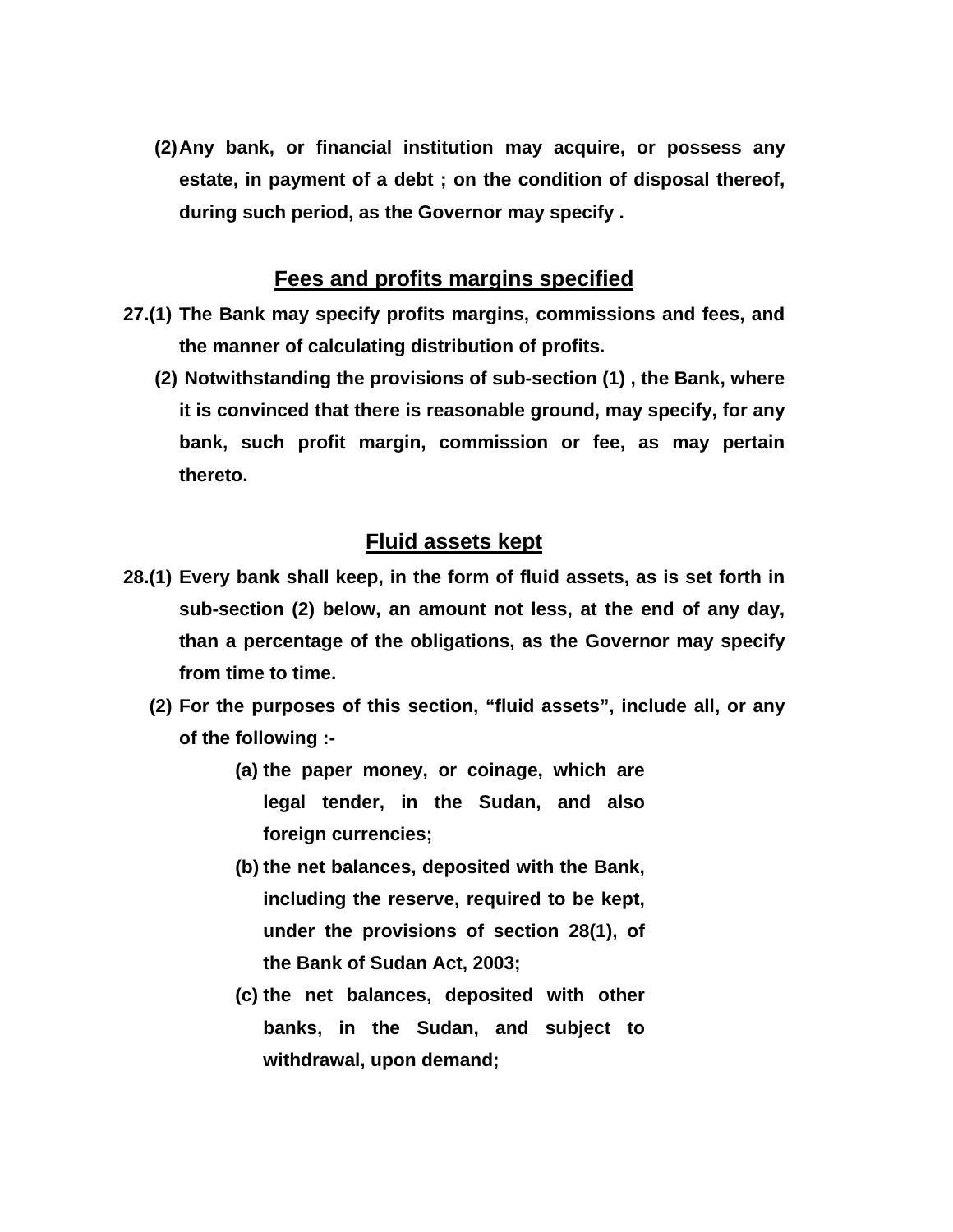- **(d) the net balances, deposited with banks abroad, and subject to withdrawal upon demand abroad, bank cheques and traveller cheques; provided that such balances and amounts, which are subject to payment, shall be valued by currencies subject to remittance. Such balances, or amounts shall not be more than a particular percentage of the fluid assets, which have to be kept in pursuance of the provisions of this section, as to such amount , as the Governor may prescribe, from time to time;**
- **(e) financing bills and certificates.**
- **(3) Notwithstanding the provisions of sub-section (2), the Governor may, from time to time, amend, omit or add to such items, as may be fluid assets .**

### **Restrictions on financing**

**29.(1) No bank shall :-** 

**(a) grant, without approval of the Governor, any financing, or advance any securities, or incur any other financial obligations, on behalf, or to the benefit of any person, declared bankrupt, wound up, or there are obligations upon him, to the benefit of such bank, or the benefit of another bank, and has failed in the payment, or settlement thereof;**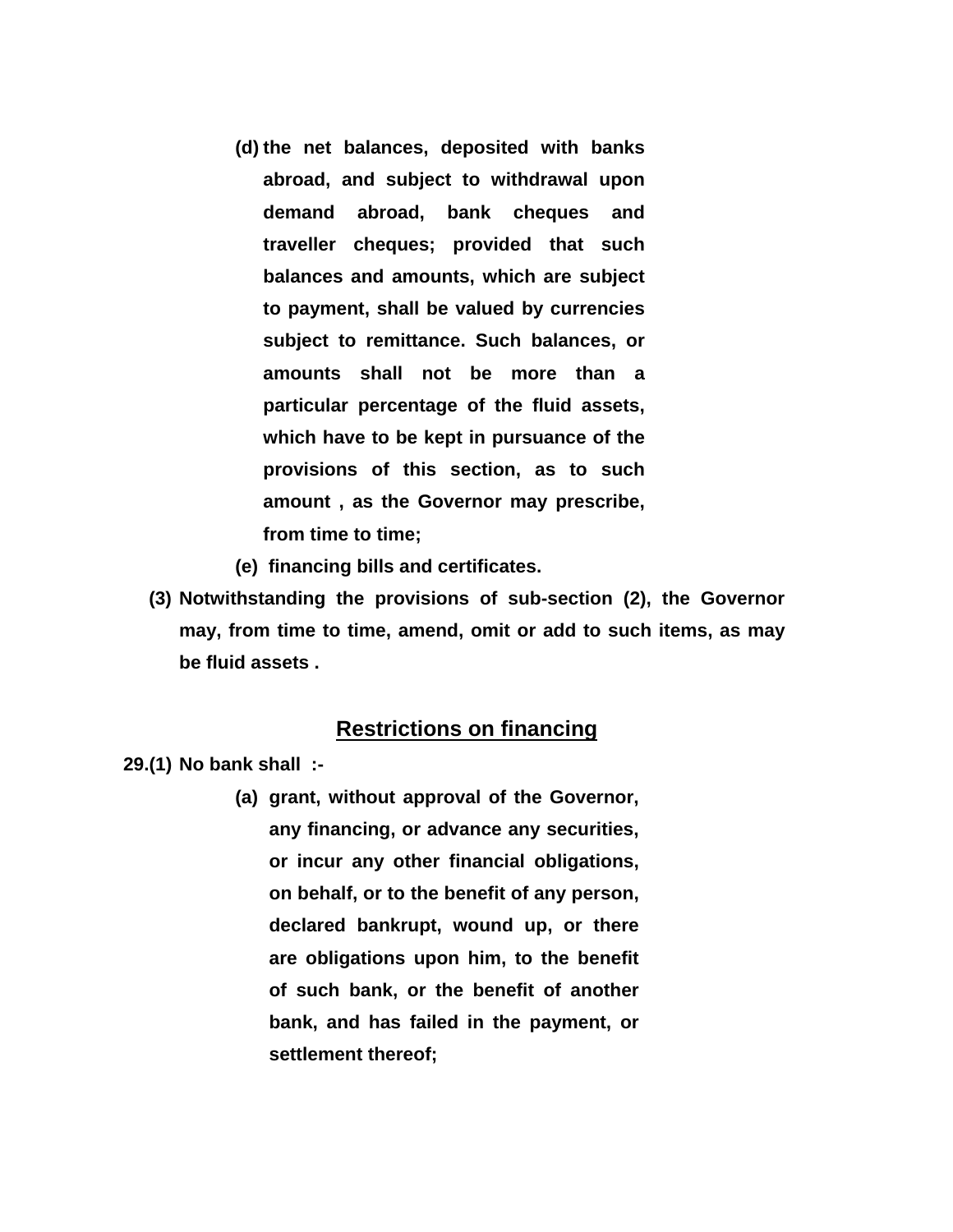- **(b) grant any financing, upon the security of the shares of the client in the bank;**
- **(c) grant, or enter into any agreement, to grant any financing, without the prior permission of the Governor for any :-** 
	- **(i) of its directors;**
	- **(ii) company, partnership or person, with any of its directors there is sufficient interest, with the exception of a public company;**
	- **(iii) company, or partnership, any of the directors of which is a director, agent of, or employed thereby, or guarantor thereof , in which he has sufficient interest;**
	- **(iv) individual, with whom any of directors of the bank is a partner, or guarantor thereof, or with whom he has sufficient interest;**
	- **(v) company owned by the bank, or in which it has sufficient interest;**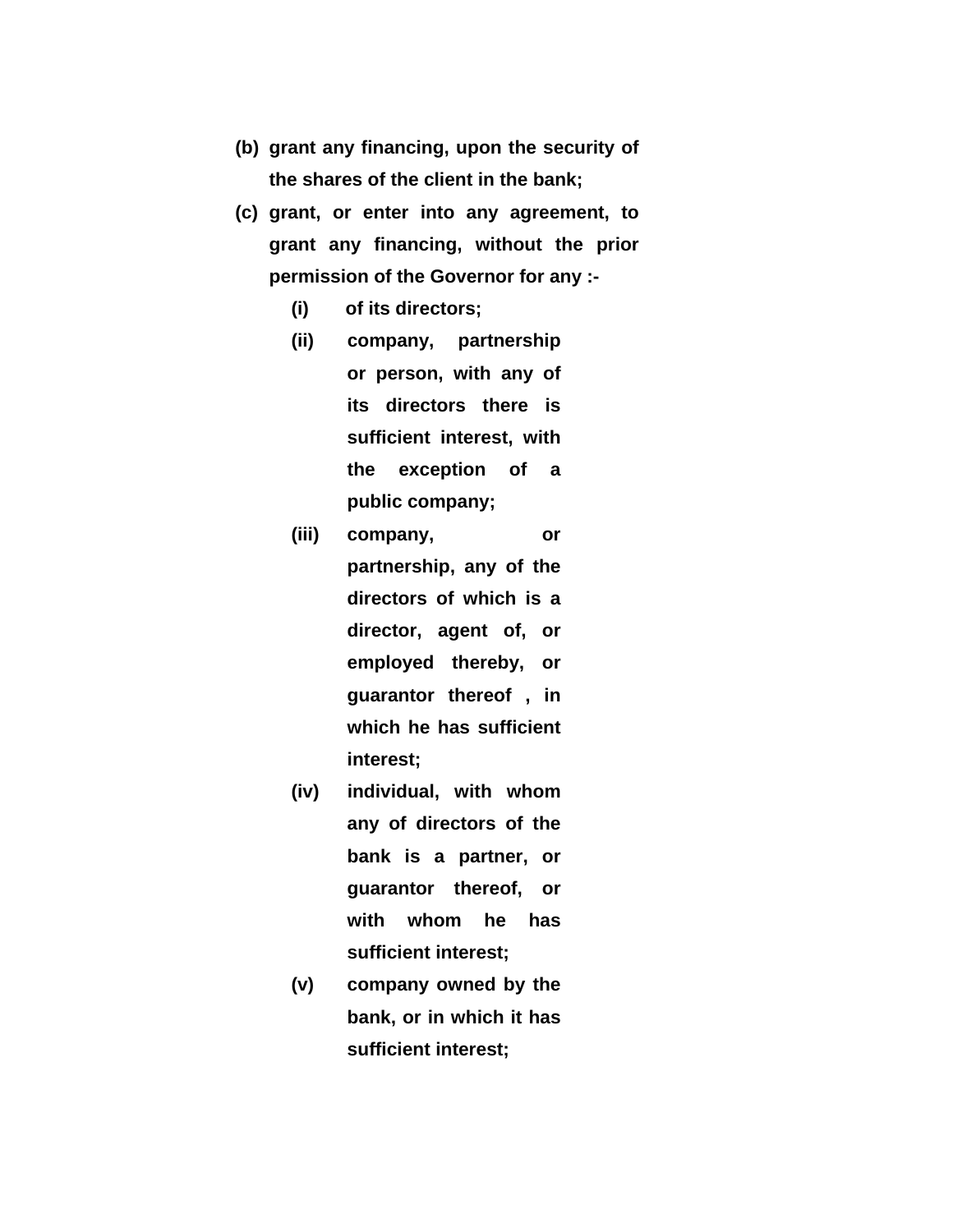- **(d) advance any securities, or incur any other financial obligations, on behalf , or for the benefit, of the person, mentioned in paragraph (c) , without the prior approval of the Governor .**
- **(2) In this section, the word, "director", includes the chairman, or member of the board of directors of any bank, its general manager, his deputy, assistants, its legal counsel, certified auditor, members of the Sharia Control Commission and its Secretary General, and branch managers, and whoever may be in the position thereof .**

### **Banks financed**

**30. The Bank may grant financing, to banks, as to such manner, as it may deem fit, and such terms and conditions, as it may prescribe.** 

# **Chapter V**

#### **Annual Account and Audit**

#### **Accounts and balance sheet**

- **31.(1) Every bank shall prepare the balance sheet, and the profits and losses account, at the specified time, as to such accountancy systems and standards, as the Governor may specify .** 
	- **(2) The Governor, after giving sufficient grace, may direct any bank to amend the way of preparing and submitting the balance sheet, whenever he may deem that necessary .**
	- **(3) The balance sheet and the profits and losses account shall be signed by :-** 
		- **(a) the general manager , and any two members of the board of directors;**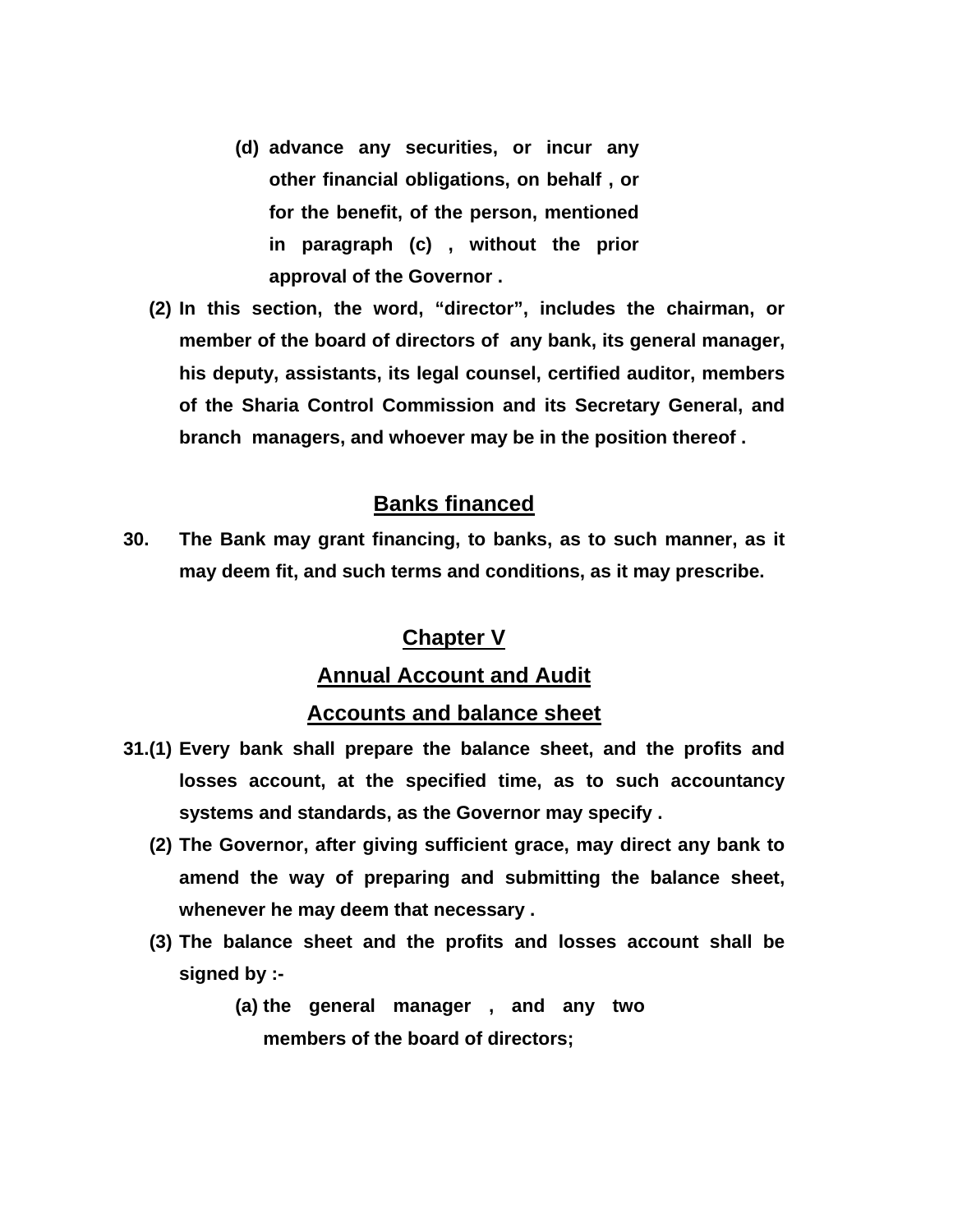**(b) the director, or agent of the main centre, in** 

**case of the branch of a foreign bank.** 

**(4) Notwithstanding the provisions of any other legislation, no profits shall be divided among subscribers, which exceed what the Bank has approves.** 

#### **Audit**

- **32.(1) The balance sheet and the profits and losses account, at the banks to which the General Audit Chambers Act, 1999 does not apply, shall be audited by a certified auditor, to be appointed by the bank, after obtaining the written approval of the Bank; provided that the certified auditor, appointed under the provisions of this Act, shall not audit the balance sheet and the profits and losses account of more than two banks, at the same time, save for such exceptional circumstances, as the Bank may approve.** 
	- **(2) The certified auditor of any bank shall abide by such accountancy standards and systems, as the Bank may issue, with respect to preparing and audit of the balance sheet and the profits and losses account .**
	- **(3) The certified auditor, before commencing audit, shall peruse all the systems, tables and forms, prepared with respect to the periodical data, required by the Governor, and any laws, or decisions, pertaining thereto .**
	- **(4) The Bank may appoint a certified auditor, for any bank, and specify the remuneration, payable by the bank concerned, where the bank does not appoint a certified auditor, within such period , as the Bank may specify .**
	- **(5) No bank shall appoint any certified auditor, for a period, exceeding three consecutive years, save upon approval of the Bank.**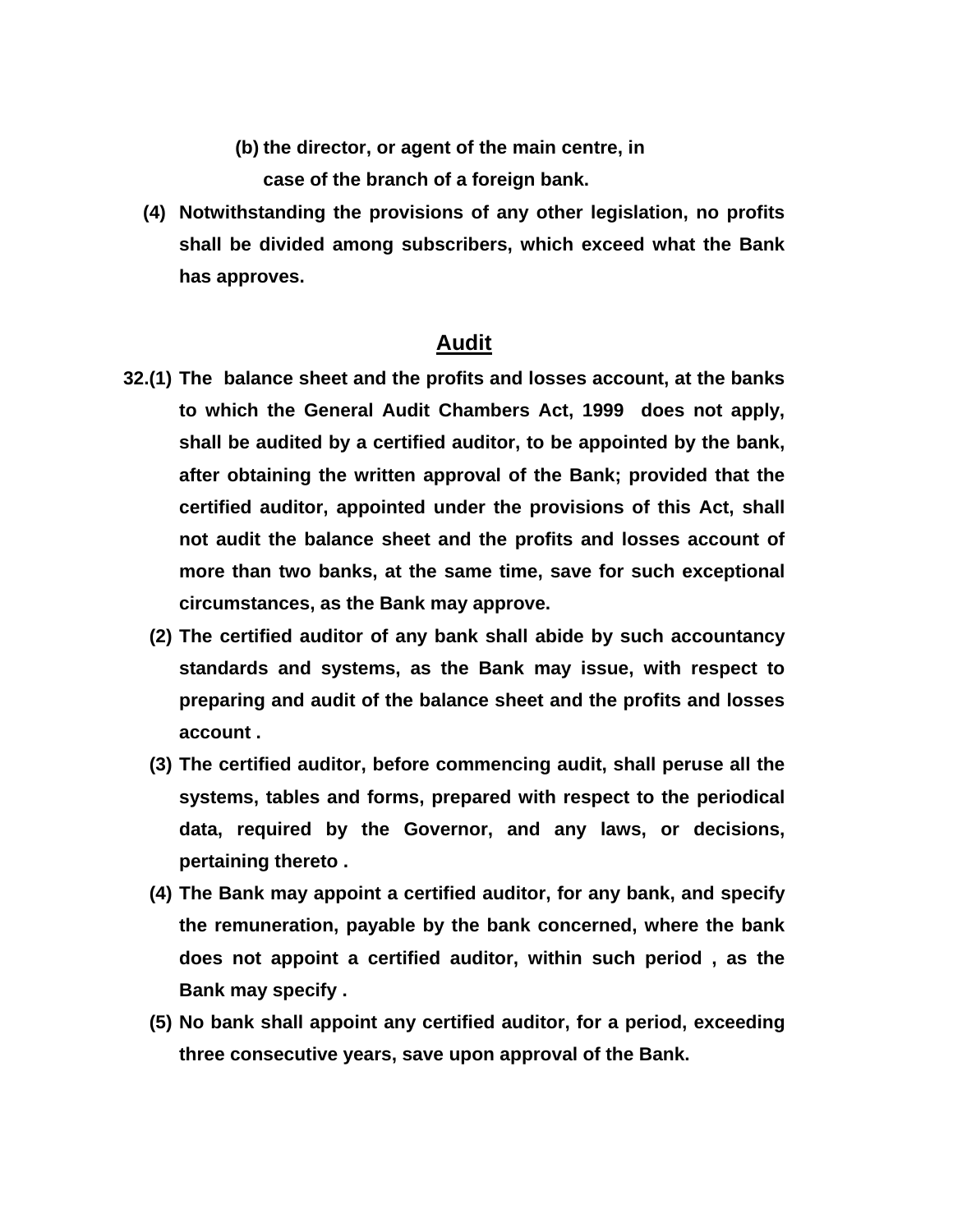- **(6) The Governor may call for a joint meeting including those responsible for any bank, and their certified auditor.**
- **(7) The certified auditor, who is appointed for the audit of the balance sheet and profits and losses account of any bank, shall prepare a report, on the accounts he has audited, and deliver a copy of such report, within a maximum period of four months, of the end of the financial year, pertaining to the report, to the Governor and the Auditor-General also ( in case of the banks owned , or subscribed to by the State); provided that the report, in addition to such subjects, as may be required by any other law, shall contain the following :-** 
	- **(a) whether the information and data, presented thereto by the bank, are sufficient;**
	- **(b) whether the balance sheet gives a real picture of the financial position of the bank;**
	- **(c) whether the profits and losses account represents real profit, or loss, for the period covered by the account;**
	- **(d) whether the operations, he has audited, contravene any of the provisions of this Act, the Bank Act, or the laws organizing dealing in exchange, or the regulations, or decisions made thereunder;**
	- **(e) the extent of competence of the system of internal control and accountancy system, in use, and the extent of the bank being restricted thereby;**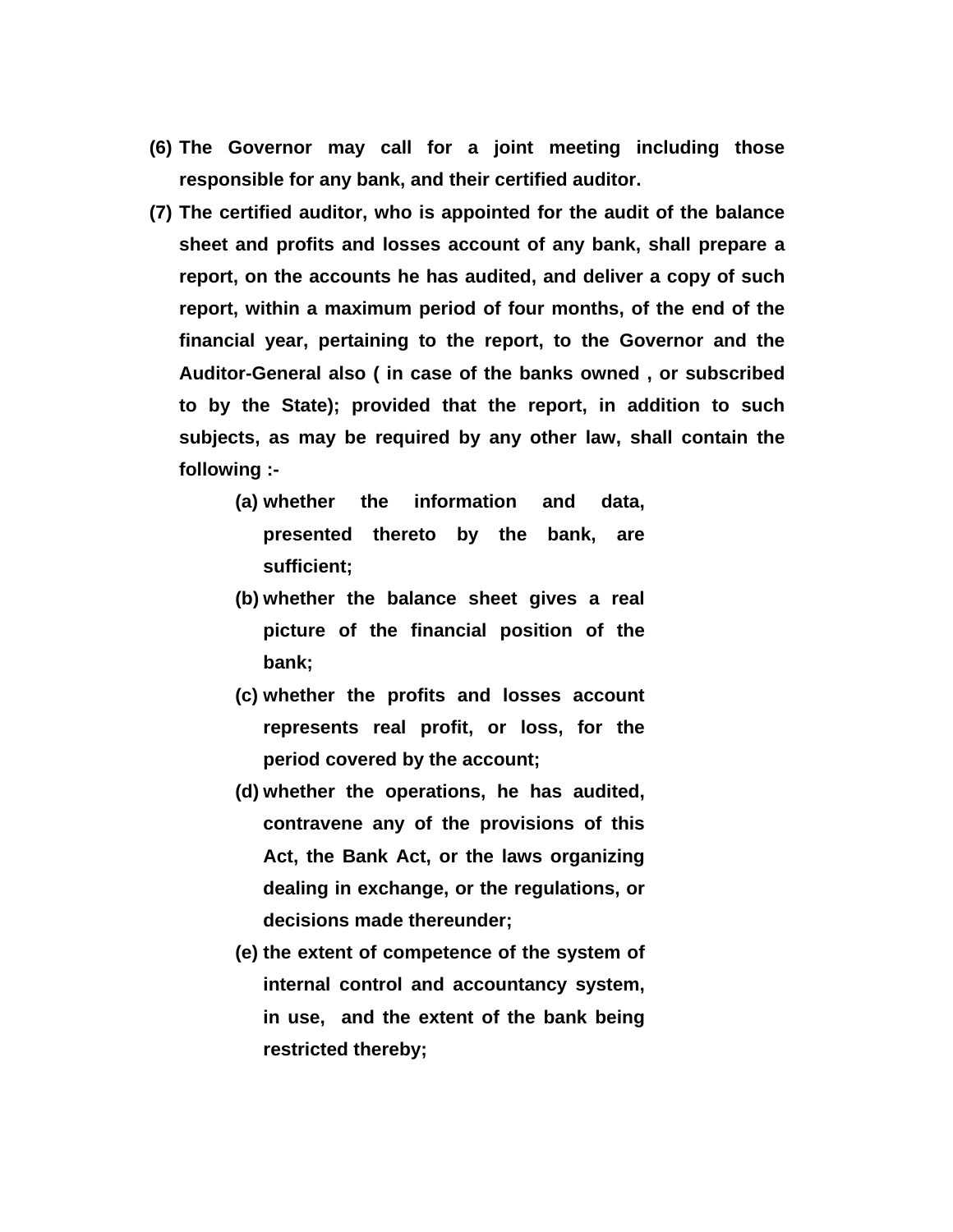- **(f) the drawbacks and weakness aspects of work of the bank, his recommendations, to the administration, with respect thereto, and the extent of the administration being bound by applying the recommendations and remarks of the certified auditor, in the previous years;**
- **(g) the way of keeping documents, records and books, their regularity and comprehensiveness of the bank operations, and completion of the cycle thereof, in such way, as may enable achievement of the audit task, and the internal and external inspection ;**
- **(h) the extent of accuracy of periodical data, sent to the Bank, and their being identical to the contents of records, books and the systems and customs in use, and directions of the Bank, in this respect;**
- **(i) the competence of performance of the board of directors, and the executive management, and any employee, with respect to protection of the bank and depositors funds, as to such conditions and safeguards, as the Bank may specify;**
- **(j) any other subjects, as the Governor, or the certified auditor, may deem that it is necessary to include them in the report.**
- **(8) There shall be no responsibility, upon the certified auditor, as to the disclosure of the secrets of clients, with respect to such data, or**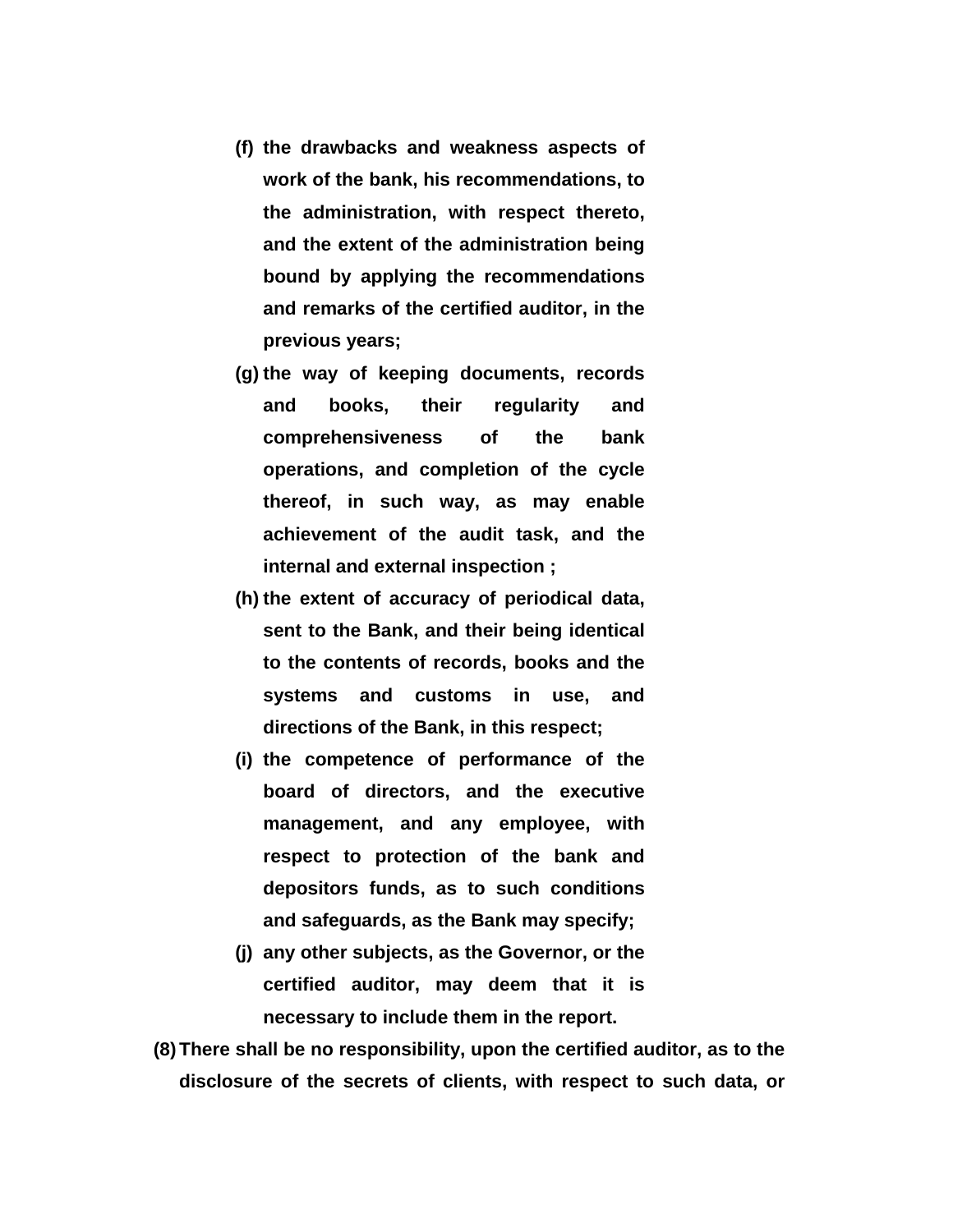**information, as he may obtain, during his work, and notify the Governor thereof, in accordance with the provisions of this Act, or set out in his report .** 

#### **Balance sheet published**

**33. Every bank shall publish the balance sheet, and the profits and losses account, referred to in section 31, together with the report of the certified auditor, in at least two local newspapers. Three copies of the balance sheet and the profits and losses account, and one copy of both newspapers, shall likewise be presented to the Governor, within four months, of the end of the financial year; provided that the Governor, for reasons considered thereby, may extend the period, specified for presenting such documents, as he may deem fit.** 

#### **Balance sheet exhibited**

**34. Every bank shall exhibit, in a conspicuous site, at all its branches, a copy of the last balance sheet, and the profits and losses account, which have been audited and prepared by the certified auditor, in accordance with the provisions of section 31, until the same is substituted by the copy of the balance sheet, and the profits and losses account of the next year .** 

#### **Special audit**

**35.(1) The Governor, in consideration of public interest, the interest of the bank, or the interest of depositors, may appoint a certified auditor, to audit the accounts of the bank , with respect to any specific operation, or operations. The certified auditor shall prepare a report, on the audit, to the Governor, and give a copy to the bank.**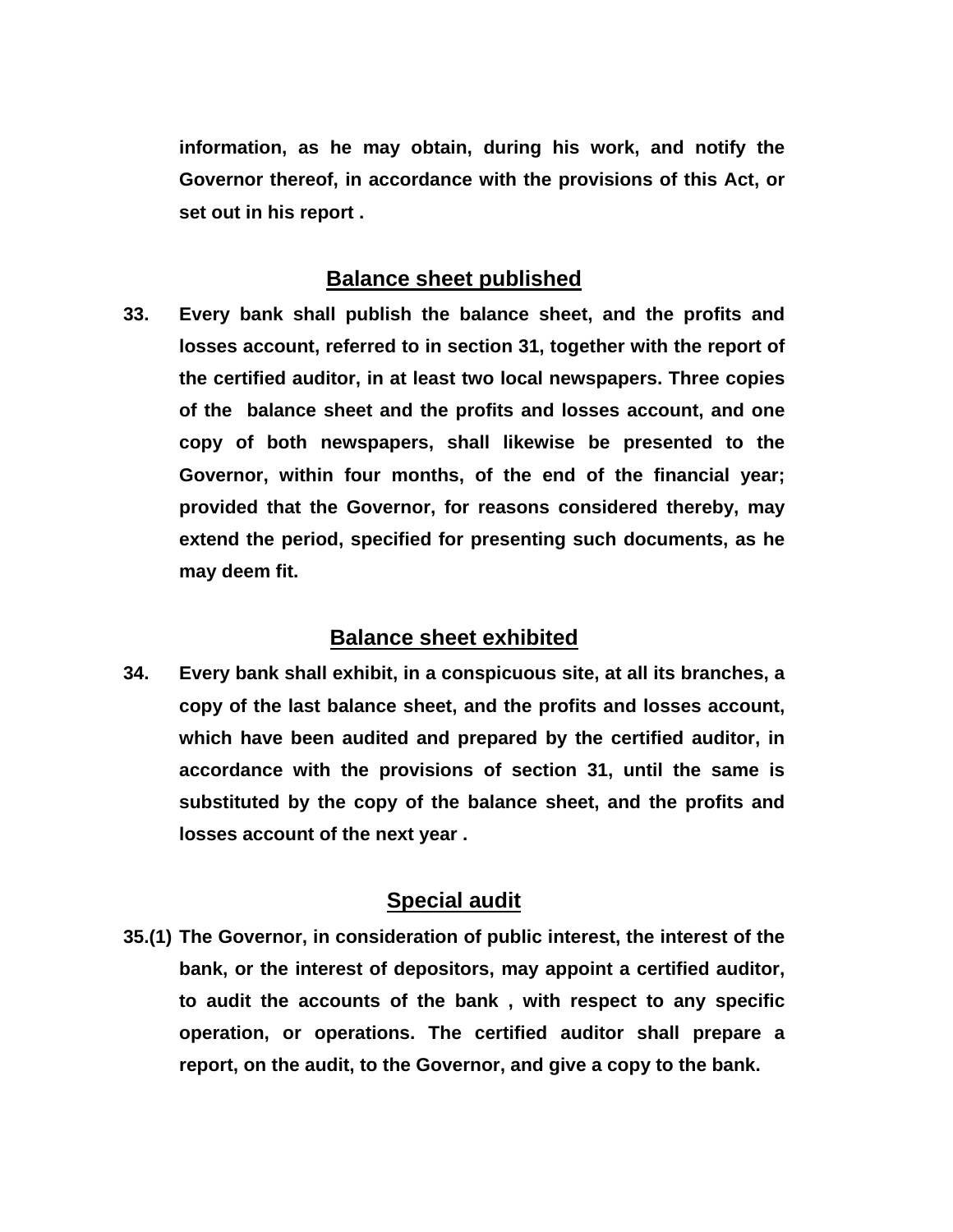- **(2) The bank concerned shall bear the expenditure of the audit , set out in sub-section (1).**
- **(3) The certified auditor, appointed under sub-section (1), shall have all the powers, pertaining to requiring documents and books, and perusal thereof, and shall be subject to all the obligations, in the same way, as the certified auditor of the bank .**

# **Monthly and other statements**

- **36.(1) Every bank, within two weeks, of the end of every month, shall present, to the Governor, as to such form and way, as may be prescribed, an account statement, showing the assets and liabilities, on the last working day of every month .** 
	- **(2) Notwithstanding the provisions of sub-section (1), the Governor, at any time, may require, within such period, as he may specify, the data and information, relating to the work, or affairs of the bank, as he may deem fit.**
	- **(3) The Governor may require any financial institution, practising banking business totally, or partially, to supply him with any information, data or documents, as to such manner, and on such date, as he may specify .**

#### **Chapter VI**

#### **Inspection of Banks**

#### **Inspection**

**37.(1) The Bank shall conduct inspection of the accounts and records of every bank, or financial institution, company, partnership or institution, owned by any bank, with a percentage, not less than 50%, after written notification of the general manager, branch manager, or whoever may stand in their position .**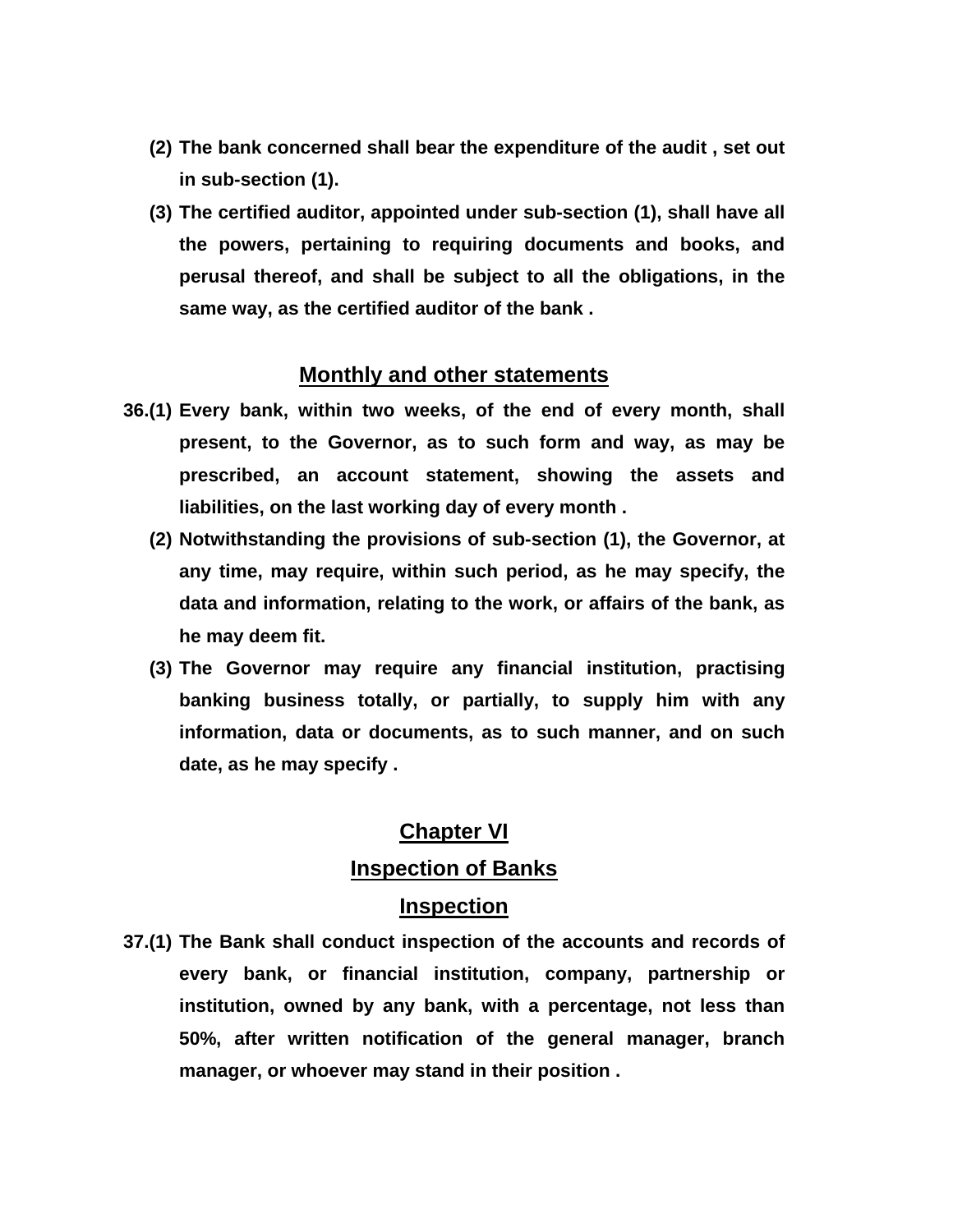- **(2) The official, authorized by the Bank, to inspect, shall in writing notify the general manager, branch manager or whoever may deputize therefor, of the intention to inspect. Upon such notification, it shall be mandatory, upon every general manager, branch manager, official or employee , to present, for inspection, all the books, accounts and documents, under his custody, and furnish the inspector with such data and information, about the bank , as he may require, within such period, as he may specify .**
- **(3) The official, authorized by the Bank, to conduct the inspection , may require, from any general manager, branch manager, or any other official or employee, a signed written declaration, on any fact, financial position or document included by the inspection .**
- **(4) The Governor may give any of the bodies, mentioned in sub-section (1), a copy of the inspection report, pertaining thereto .**

#### **Orders subsequent to inspection**

- **38.(1) The Governor, after study of the inspection report, may direct the bank, or financial institution, or any other body having concern in the report, to take such corrective measures, as he may deem fit.** 
	- **(2) Notwithstanding the provisions of any other law, the Governor may inflict administrative, or financial sanctions, on any bank, or financial institution, or company in which the bank owns a share not less than 50%of the capital, as he may deem fit, under regulations, and decisions, to be made by the Bank for this purpose.**

## **Chapter VII**

## **Control of Banks Management and Business**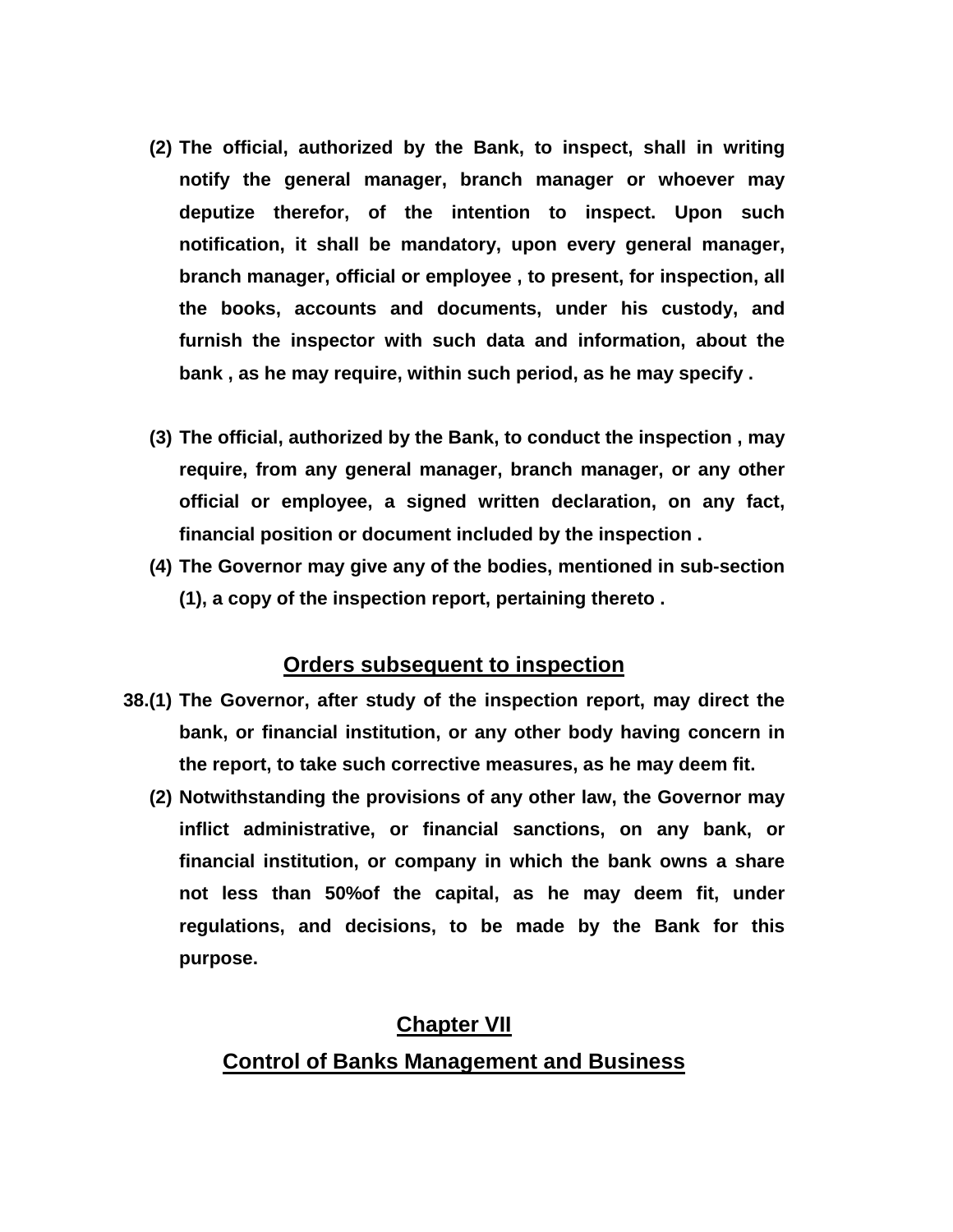### **Banks owned by the State**

- **39.(1) Notwithstanding any provision in any other law, general managers, or the deputies thereof, at the banks owned by the State, shall be appointed, or re-appointed, by consultation with the Governor; and the Bank, upon public interest, or the interest of depositors, may issue a decision suspending, or relieving any chairman, or member of the board of directors, general manager, or his deputy, from performing his tasks immediately, and recommend, to the Minister, to take the necessary measure.** 
	- **(2) The Bank, upon public interest, or the interest of depositors, may decide to terminate the service of any of the employees, below the scale of deputy general manager .**

#### **Banks not owned by the State**

- **40. Notwithstanding the provisions of the Companies Act, 1925, the Governor shall have the power of administrative control of banks, not owned by the State, as follows :-** 
	- **(a) the election, appointment, re-election or re-appointment of any chairman, or member of the board of directors, or general manager shall not be effective, unless the same is made, upon the written approval of the Governor;**
	- **(b) the Bank, where it deems necessary, for public interest, or avoiding management of the bank affairs, in such way, as may be injurious to the interest of depositors, or national economy, may decide to terminate the service of any chairman, or**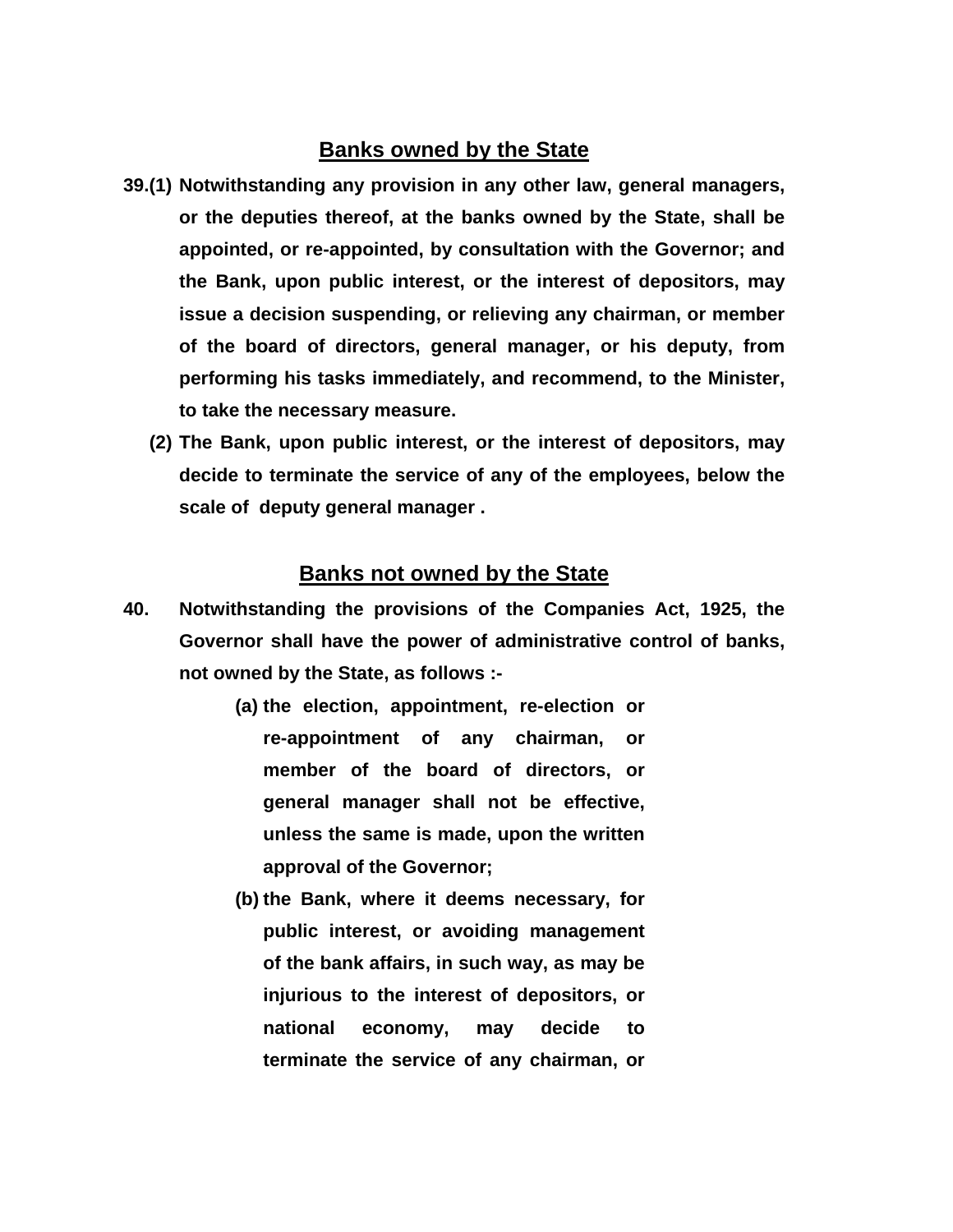**member of the board of directors, any general manager, deputy general manager or any of the employees of the bank;** 

- **(c) the Bank may specify the period of service of any general manager; on condition that extension of service shall not be made, save after obtaining the Bank approval;**
- **(d) no general manager , or deputy general manager shall be dismissed, save after notification of the Governor, and expressing the reasons demanding the same.**

# **Banking operations controlled**

**41.(1) The Governor, whenever he may deem that necessary, may :-** 

- **(a) prevent any person generally, or any bank, in particular, from entering a certain banking operation, or operations ;**
- **(b) order the non-permit of financing, or loans, above a certain amount, without prior permission thereof,**
- **(c) prescribe a maximum, or minimum limit , for the size of financing granted, for the various types of financing;**
- **(d) prescribe a maximum limit for the total value of financing and loans granted , from time to time;**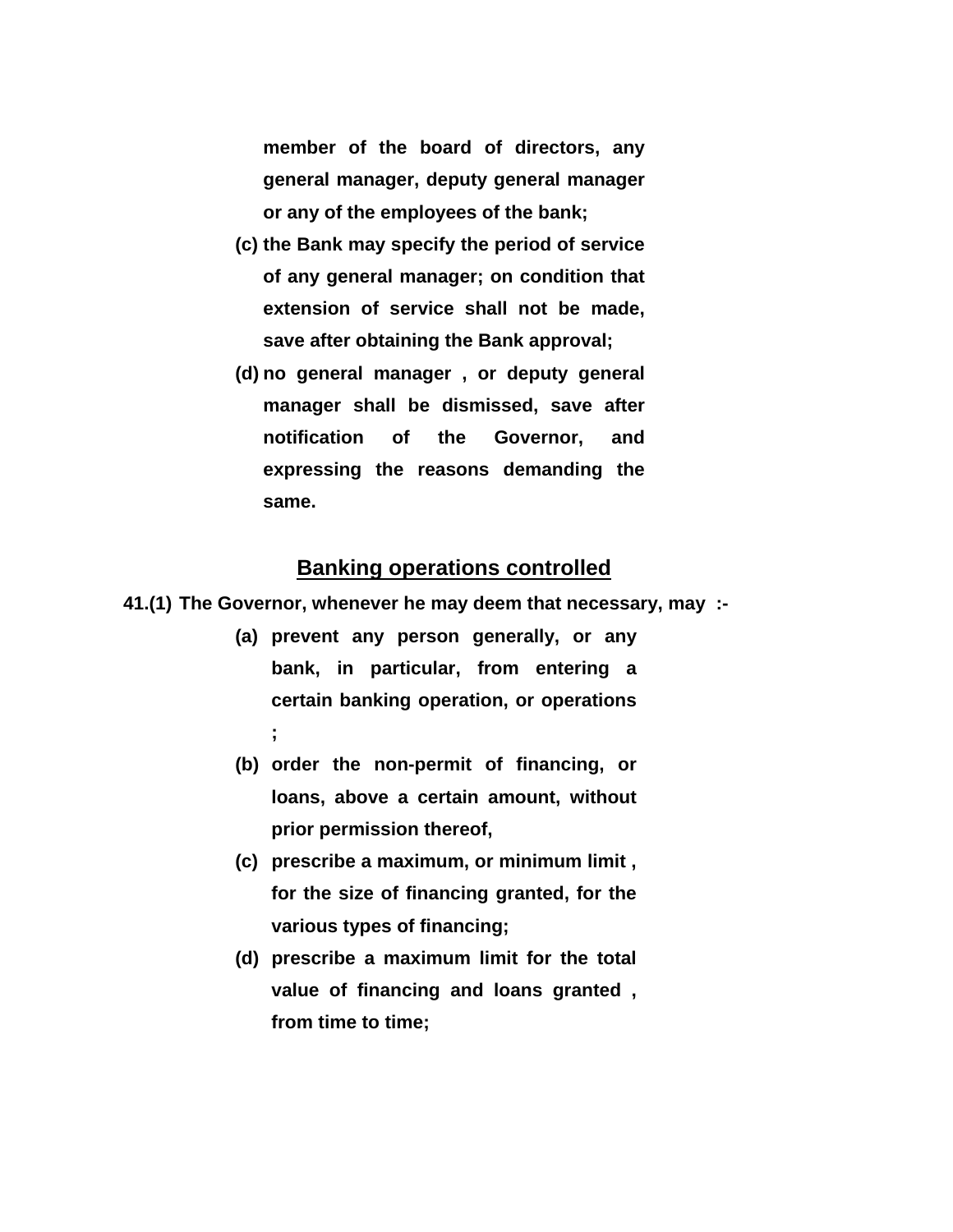**(e) issue his directions, to banks in general,** 

**with respect to the following :-** 

- **(i) the purpose, for which the financing is granted, and the purposes , for which financing shall not be granted;**
- **(ii) the margin, which shall be kept, with respect to the various securities, in consideration of the granted financing;**
- **(iii)the maximum limit of such amount of financing, as can be granted, to any company, partnership, a group of persons or an individual;**
- **(iv) the maximum limit of such securities and undertakings, as can be given, on behalf of any company, partnership, a group of persons or an individual;**
- **(v) the profit margin and such conditions, as under which financing, securities or undertakings may be granted ; (vi) any other matters, as he may deem**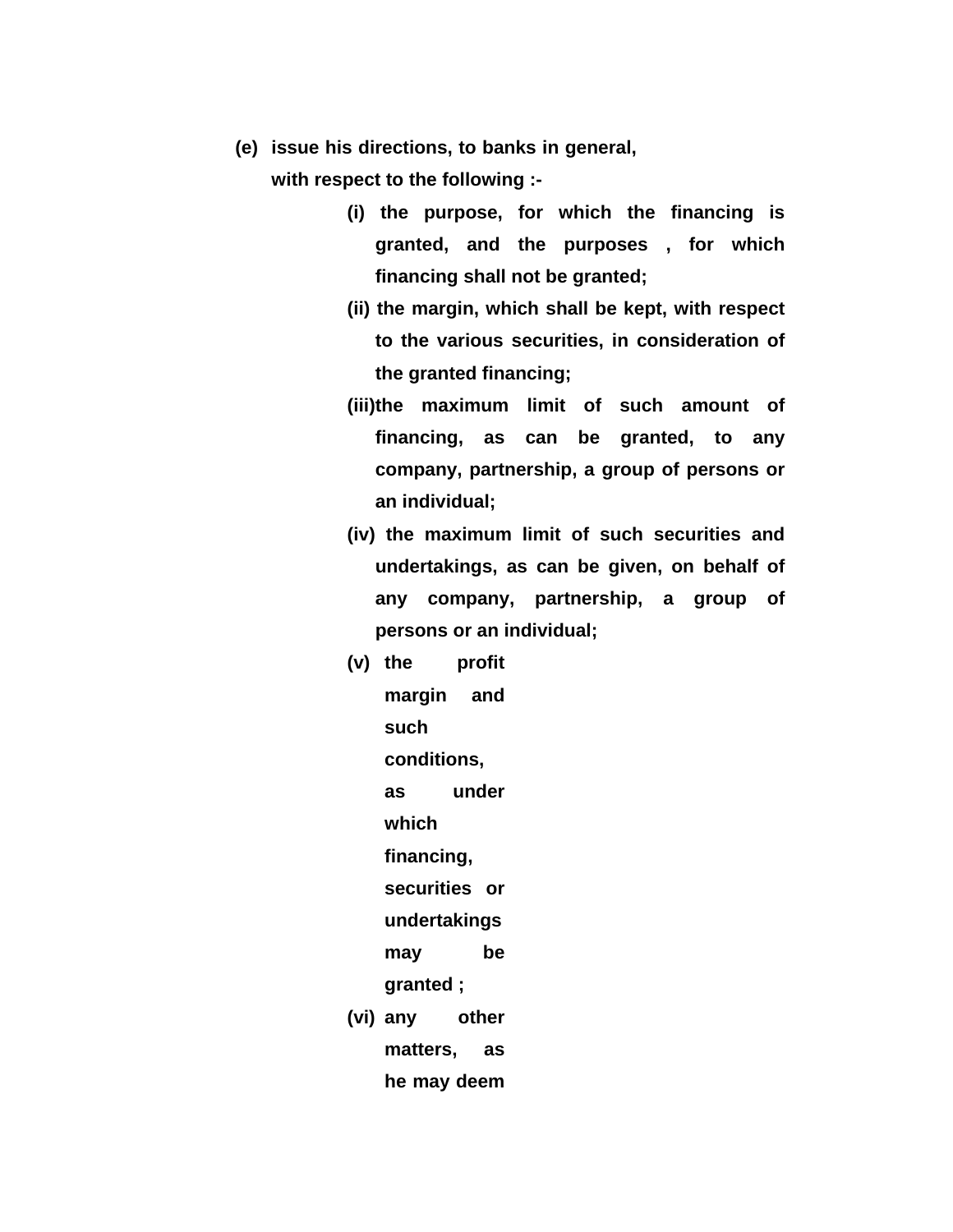#### **necessary,**

**or fit.** 

**(2) The Governor may prohibit banking dealing totally, or partially, with any person, whatever his capacity may be, at any, or all the banks and financial institutions; and the prohibited person shall not manage an account, or banking operations, on behalf of others ; provided that the Governor may remove the prohibition, whenever the reasons thereof are removed, as to such conditions, as he may deem fit .** 

### **Banks administrative charts**

- **42.(1) Every bank, or financial institution existing, or to be established, after the promulgation of this Act, shall prepare such administrative chart , as may give due regard to the objectives and functions of the bank, or financial institution, upon the approval of the Bank .** 
	- **(2) The Governor may direct any bank , or financial institution, to amend the administrative chart thereof, in such way, as may achieve public interest, and the interest of clients.**
	- **(3) Banks, in co-ordination with the Bank, shall provide an annual balance sheet, to be allocated to train the employees, and raise their technical abilities, through regular training courses .**

#### **Supervisor, or controller appointed**

**43.(1) Notwithstanding the provisions of any other law, the Governor may, where it transpires to him that any bank has fallen in the case of insolvency, or his financial, or administrative position is subjected to danger, or there is, in its continued activity, prejudice to the depositors rights, or commits a grave contravention , or**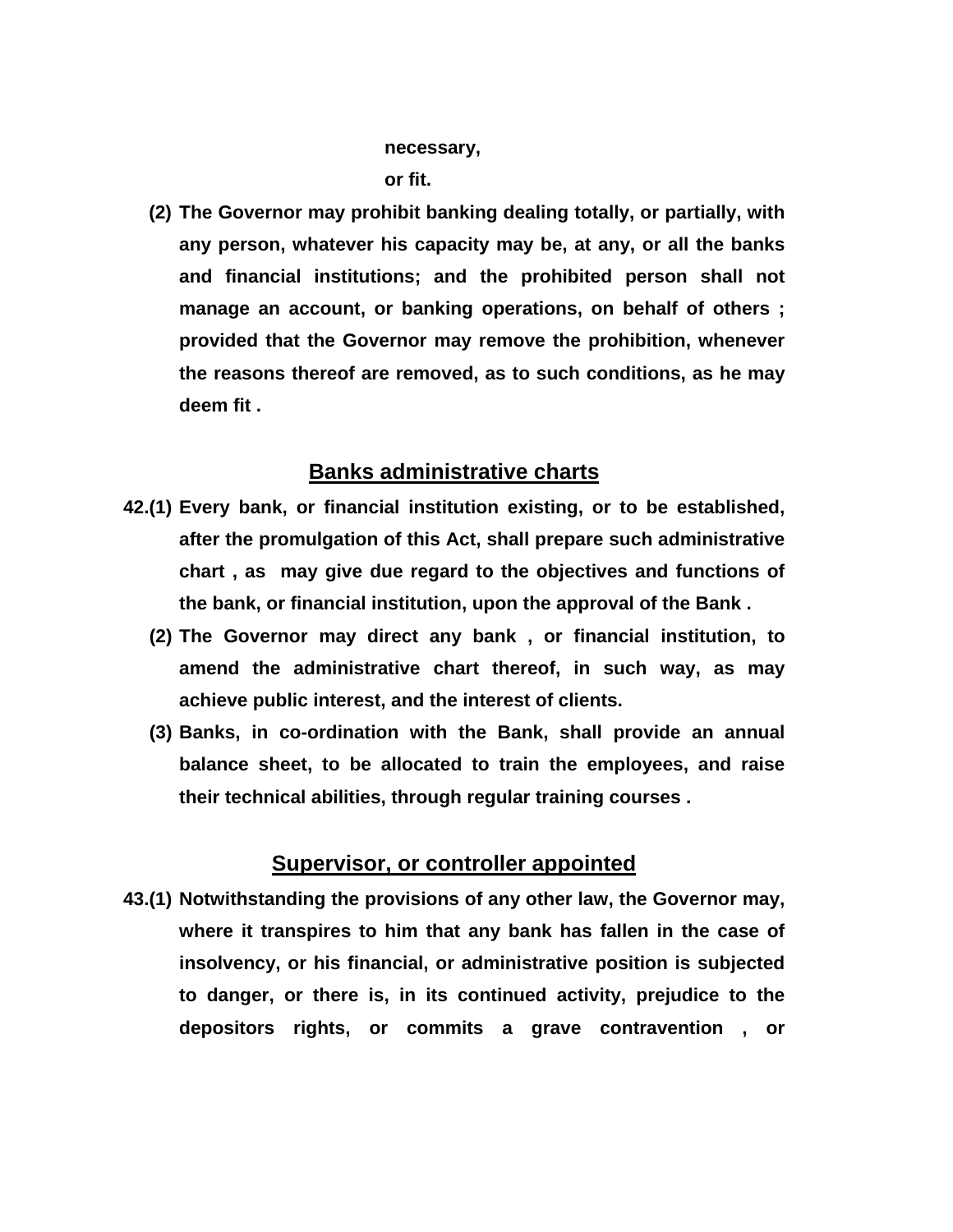**contraventions, appoint a supervisor, to assume management of such bank, as to such powers and conditions, as he may deem fit.** 

- **(2) The Governor may appoint a controller to any bank, as to such conditions and period , as he may deem fit .**
- **(3) The Governor may direct any bank to appoint one, or two persons, from those possessed of competence, experience and good reputation and know how of banking business, as a member of the board of directors of such bank.**
- **(4) The Governor, whenever vacancy in the board of directors of any bank occurs, and it is not possible for the board to play its role, for any of the reasons, may constitute an administrative committee, from those of qualification, to carry out the burdens of the board of directors, as the constitution decision may specify, and pending call of the general assembly, and selection of a new board of directors.**

#### **Chapter VIII**

#### **Miscellaneous Provisions**

#### **Banks holidays**

- **44.(1) The Bank shall solely specify the banking business hours, and bank holidays, at the beginning of every Gregorian year; and no bank shall open, or perform any work, with the public, on any day, as may be declared as banks holiday; save upon a special permission from the Governor .** 
	- **(2) The Governor may solely declare, at any time, deeming any day as banks holiday .**
	- **(3) No bank shall close, or suspend working, during ordinary days, save upon the approval of the Governor.**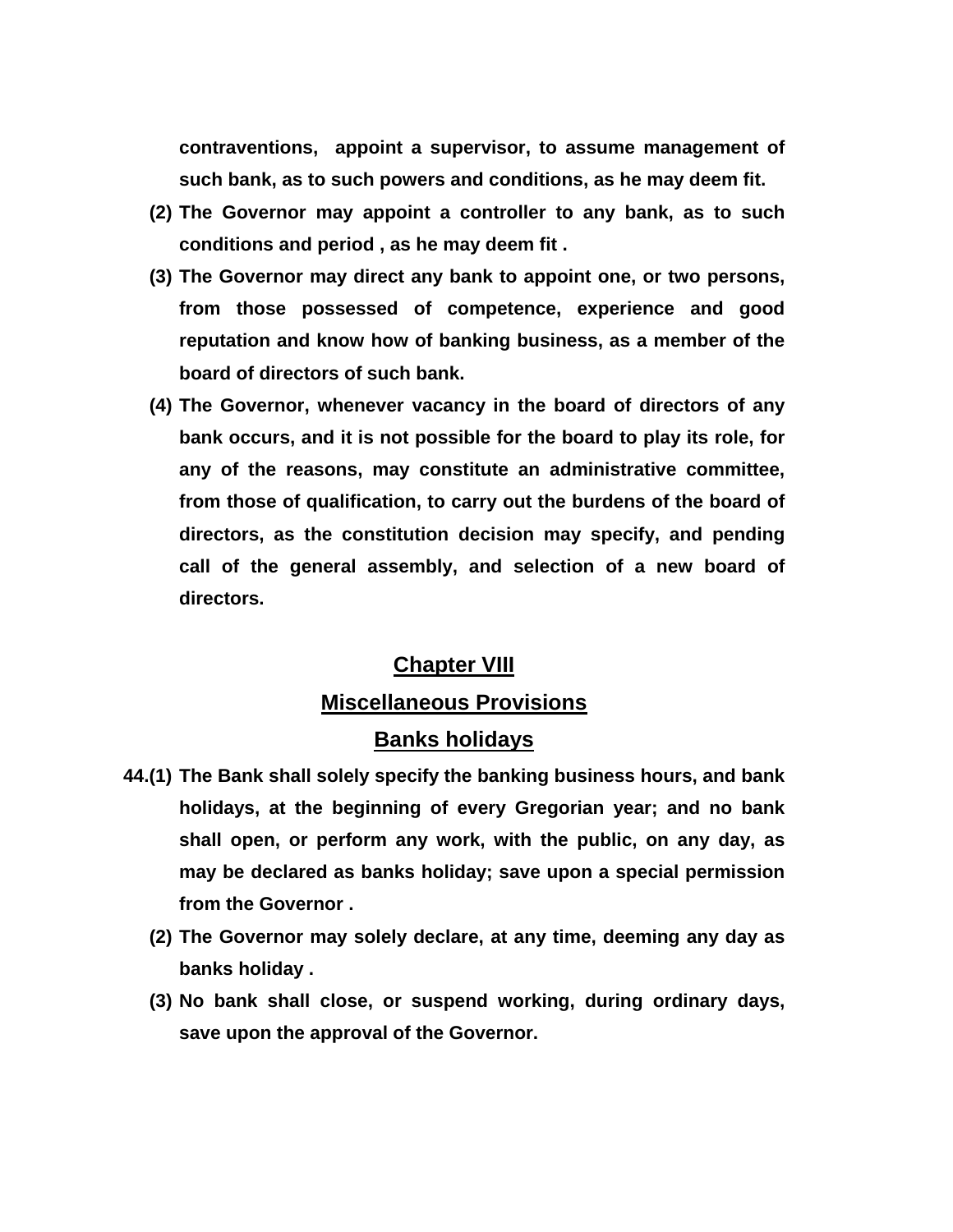#### **Banking business suspended**

- **45.(1) In case of occurrence of such emergent event, as may require suspension of banking business, the Governor , in consultation with the Minister, may issue a decision, to banks, to close the doors thereof temporarily, and suspend the business of the same; provided that they shall resume practising their business, as the decision may specify .** 
	- **(2) In case of occurrence of an emergent event, at any bank, the Governor may decide to suspend work, at such bank, for such period, as the decision may specify; provided that the suspension decision shall forthwith be submitted, to the board of directors of the bank, for cognizance.**

## **Work with more than one bank prohibited**

**46. No person, who is a chairman, or member of the board of directors, general manager or legal counsel of any bank, or has direct, or indirect relation with the management of any bank, shall discharge, during his work with such bank, the burdens of any office, at any other bank, save upon permission of the Bank.** 

# **Loss of capacity**

- **47.(1) No person shall work, or continue working, as a chairman, or member of the board of directors, general manager, deputy or assistant general manager, at any bank, or have a direct connection with the management of any bank, where he is :-** 
	- **(a) convicted of an offense, involving honour and honesty;**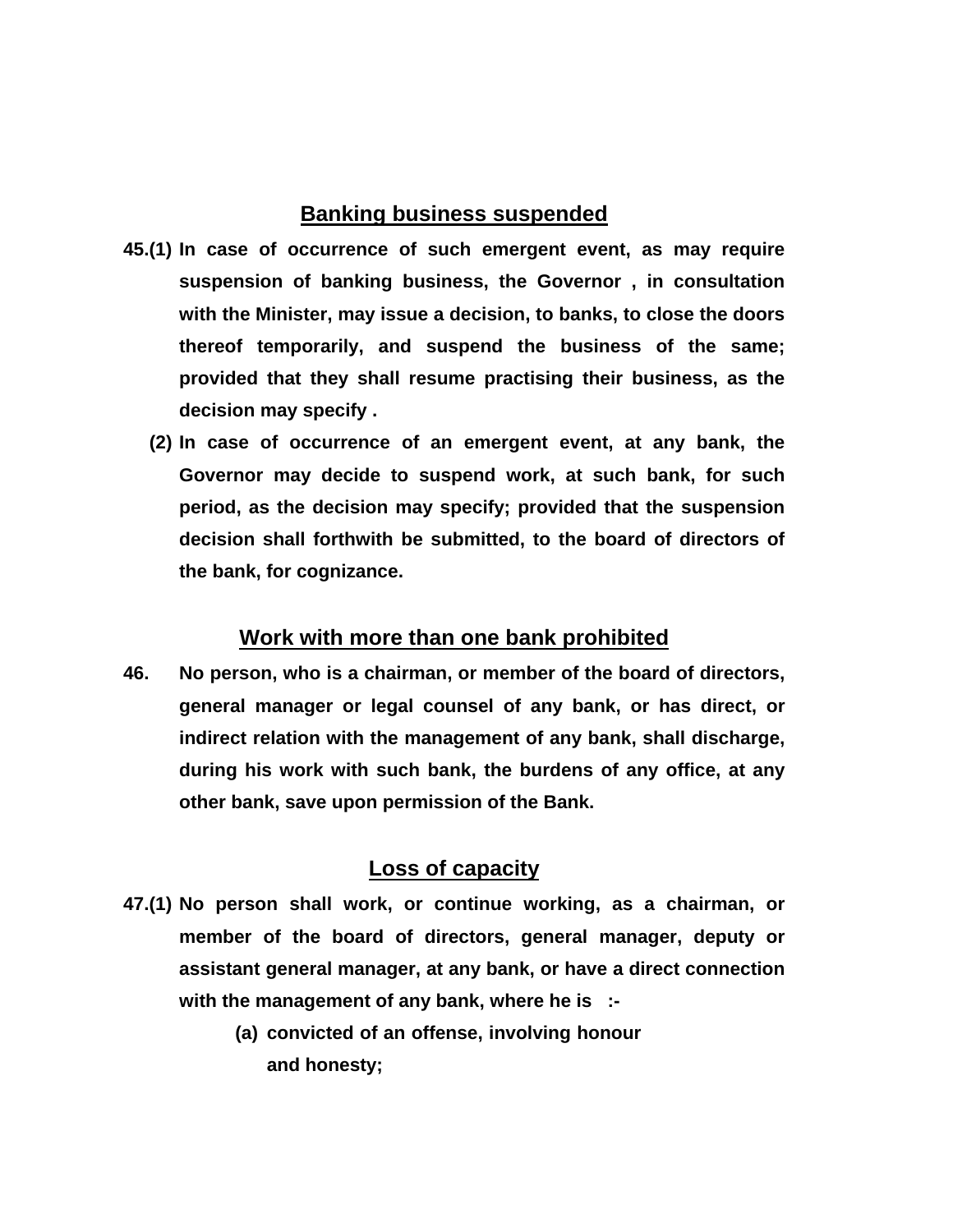- **(b) bankrupt, suspends payment or enters into settlement with his creditors;**
- **(c) a chairman, or member of the board of directors, general manager, deputy or assistant general manager of any bank, or financial institution, or of direct connection with any bank, or financial institution, as may have been wound up ; provided that the Governor shall exclude any person, upon objective reasons, where public interest requires the same.**
- **(2) Every person, from those mentioned in sub-section (1), shall inform the management of the bank, and the Governor, forthwith the occurrence of any of the incapacities, set out in sub-section (1) .**

#### **Documents destroyed**

**48. No bank, or financial institution shall destroy the documents, pertaining to the business thereof, before the expiry of such period, as the Bank may specify, from time to time . Every bank, or financial institution, before destroying such documents, shall register and keep the same in electronic sets.** 

#### **Licence revoked**

**49.(1) The Bank, in consultation with the Minister, may revoke any licence, held by any bank, or body licensed to practise banking business, or part thereof, where :-**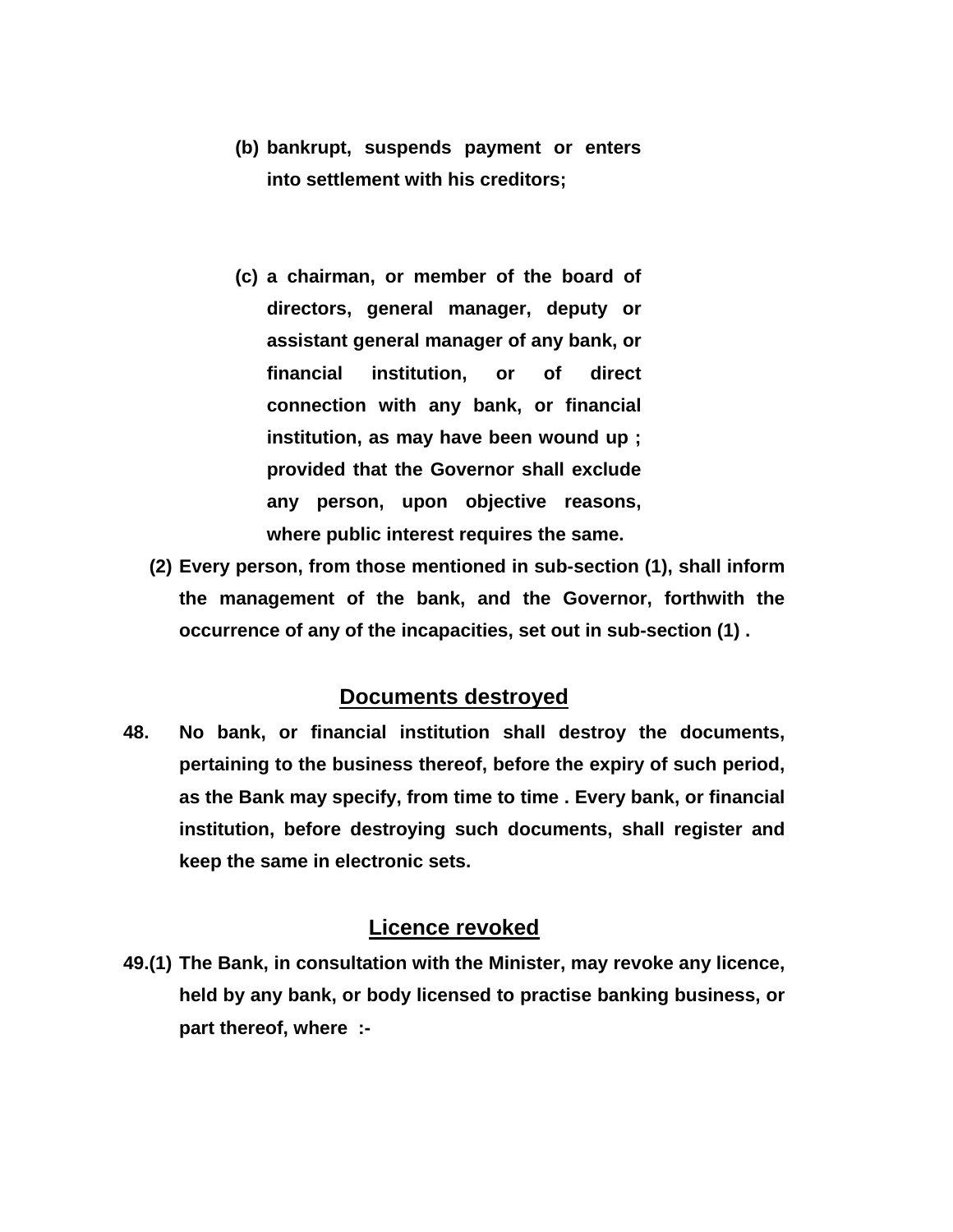- **(a) the bank, or licensed body ceases to practise work;**
- **(b) it fails, at any time, to be bound by the conditions, set out in the licence;**
- **(c) it practises banking business, in such way, as may prejudice the interests of depositors, or public interest;**
- **(d) it transpires that the assets thereof are not sufficient, to cover its obligations, towards depositors, or creditors;**
- **(e) it contravenes the provisions of this Act, the regulations, decisions and directions, made thereunder ;**
- **(f) it fails in conciliating the conditions thereof, in accordance with the provisions of section 6 , hereof .**
- **(2) The Governor may revoke the preliminary approval, to practise banking business, within such period, as he may specify, where the promoters fail to satisfy the conditions of approval; and in such case the promoters shall bear all the obligations and burdens, resulting from revocation of such approval .**

#### **Banks wound up**

**50.(1) Notwithstanding the provisions of the Companies Act, 1925, or any other law in force, any bank whose licence is revoked by the Bank, shall be wound up . The Bank may present an application, to the competent court, to admit winding the bank up under its supervision , where :-**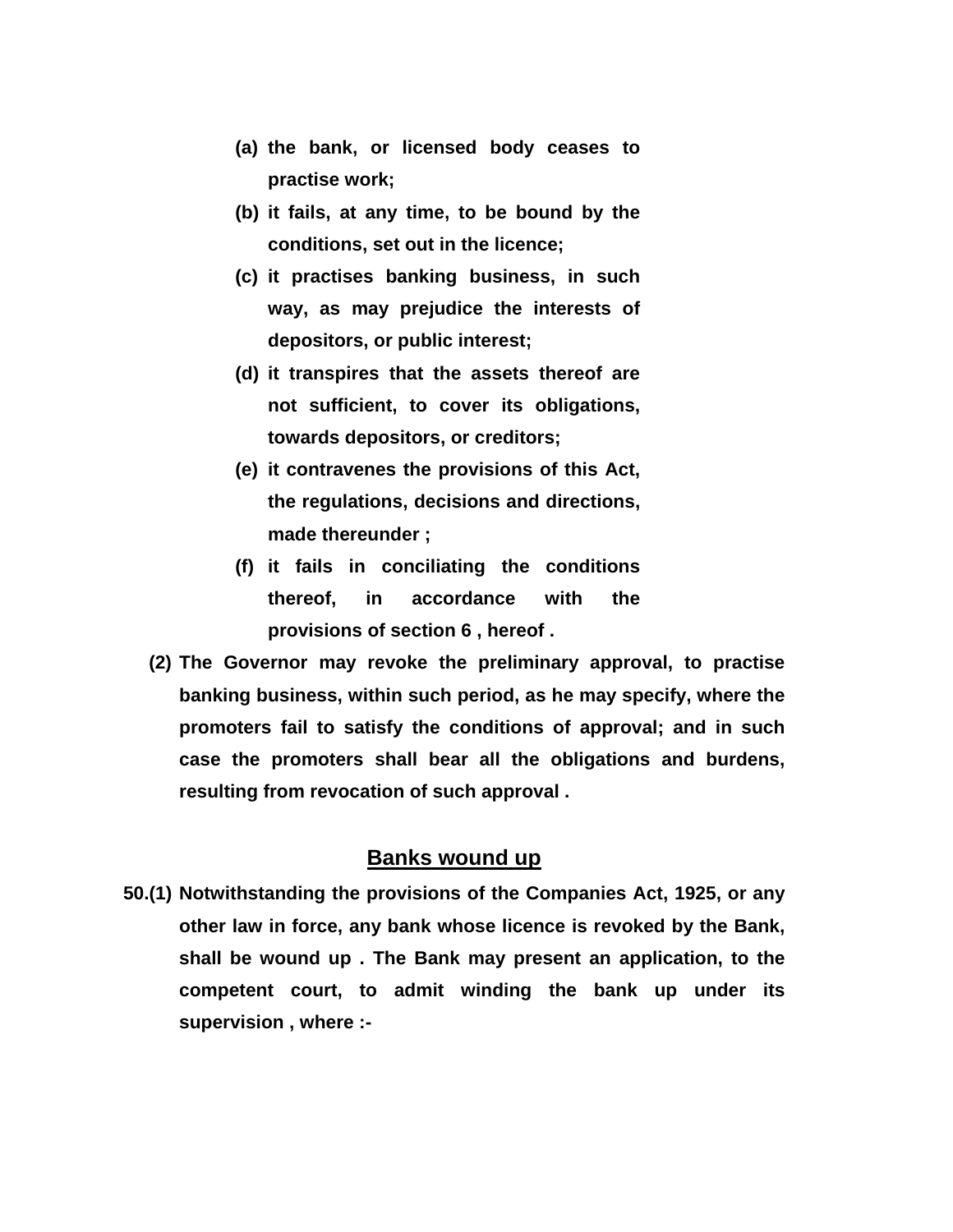- **(a) the licence, granted to the bank, under the provisions of this Act is revoked;**
- **(b) the bank is finally prevented, from practice of banking business, under the provisions of this Act;**
- **(c) the bank is prevented, from practice of banking business, for any reasons, under any other law.**
- **(2) Any bank may wind itself up voluntarily; on condition of obtaining the prior approval of the Bank, and as to such conditions, as it may specify .**
- **(3) No bank shall voluntarily be wound up, save under the supervision of the competent court .**

#### **Precedence of payment upon winding up**

- **51.(1) Notwithstanding any contrary provision, in any other law, upon winding up any bank, or financial institution , as may accept deposits, the following amounts shall be paid, by way of precedence , according to the following arrangement :-** 
	- **(a) deposits of depositors, in their current accounts, and the obligations, at sight, saving accounts, margins of letters of security and credit, then investment accounts;**
	- **(b) employees rights;**
	- **(c) rights and debts of the Bank;**
	- **(d) letters of security and undertakings;**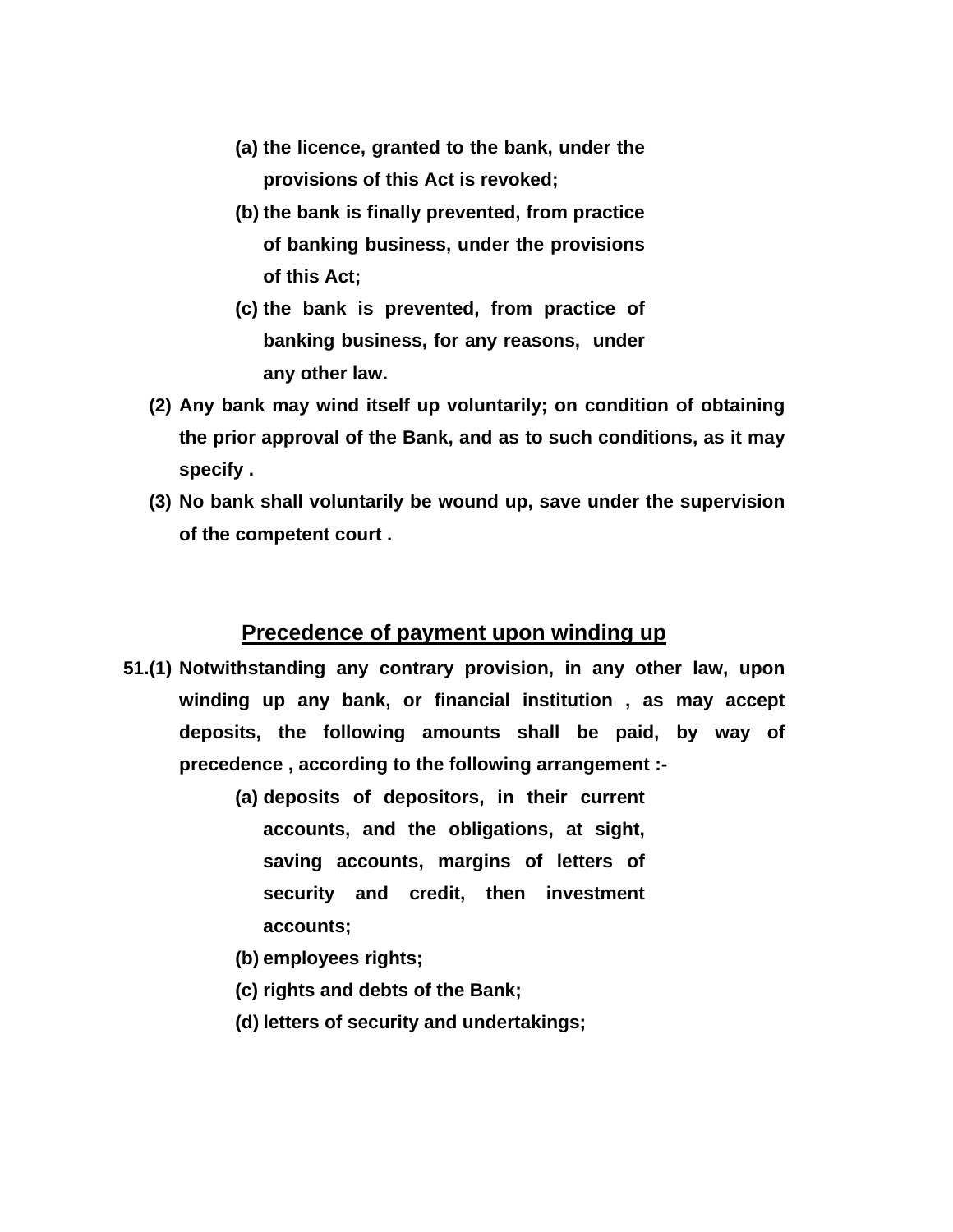- **(e) all the debts, due to lessors, for estates, or movables;**
- **(f) non-commercial debts, due to the Government, any of the ministries, units or institutions thereof, or companies;**
- **(g) all the other debts and obligations, and they shall be equal in the grades and class thereof .**
- **(2) Previous debts shall forthwith be repaid, from the assets, as may be sufficient to satisfy the same, after seizure of such amounts, as may be necessary, for the expenses and expenditure of winding up .**
- **(3) The rights of subscribers, to the wound up bank, shall be wound up, on the basis of sharing the remaining property , at the proportion of the shares, or dividends, owned by each one of them, after satisfying all the obligations, set out in sub-sections (1) and (2).**

# **Official liquidator**

**52. Notwithstanding any contrary provision , in any other law, the Governor shall appoint the official liquidator of any bank, as may be decided to be wound up , or for any of winding up procedure. The Governor may request the competent court to approve such official liquidator.**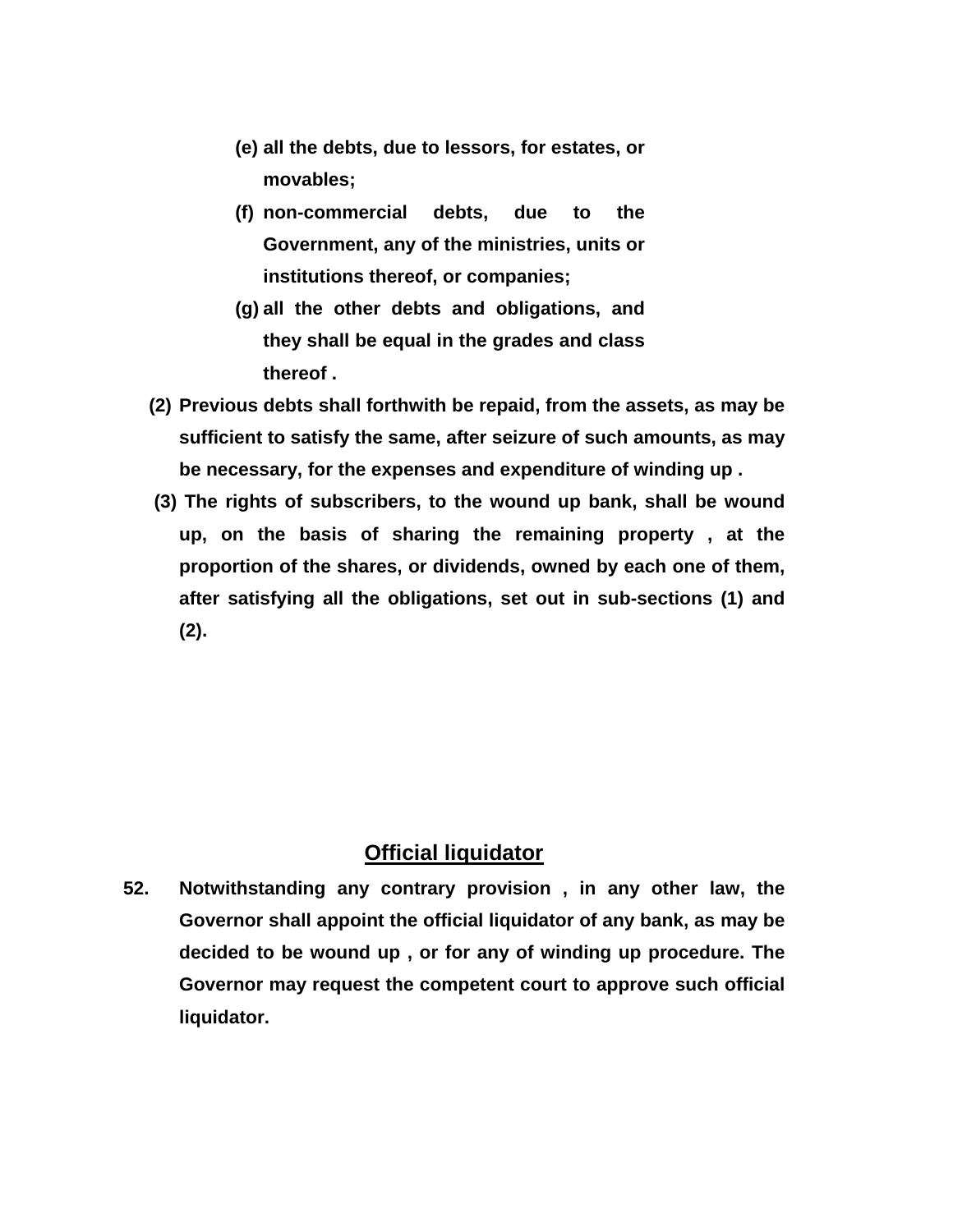# **Assets seized**

- **53.(1) Where any bank becomes unable to meet its obligations, or ceases payment, it shall not dispose of such assets, and shall be seized by the Bank, to meet the obligations thereof.** 
	- **(2) Every chairman, or member of the board of directors, general manager or deputy general manager, who disposes of the bank assets, while he knows the inability of the bank, to meet its obligations, or ceases payment, shall be bound to restitute the real value of the assets, which he has disposed of .**

## **Competent court**

**54. Suits, provided for in this Act, shall not be tried before any court, below the General Court .** 

#### **Secrecy**

- **55.(1) Notwithstanding any contrary provision, in any other law, any member of the board of directors, general manager, deputy general manager or employee of any bank, or any other person, assigned to perform official business, under the provisions of this Act shall be prohibited to present, to any person, any information, or statistics, relating to the bank, clients accounts or the commercial, or financial transactions thereof, which he has obtained, in the course of performing his official business, under the provisions of this Act, or any other law.** 
	- **(2) The following shall be excluded, from the provisions of sub-section (1) :-** 
		- **(a) such information and statistics, as the Bank may require, for the purpose of exercising its powers of control of banks.**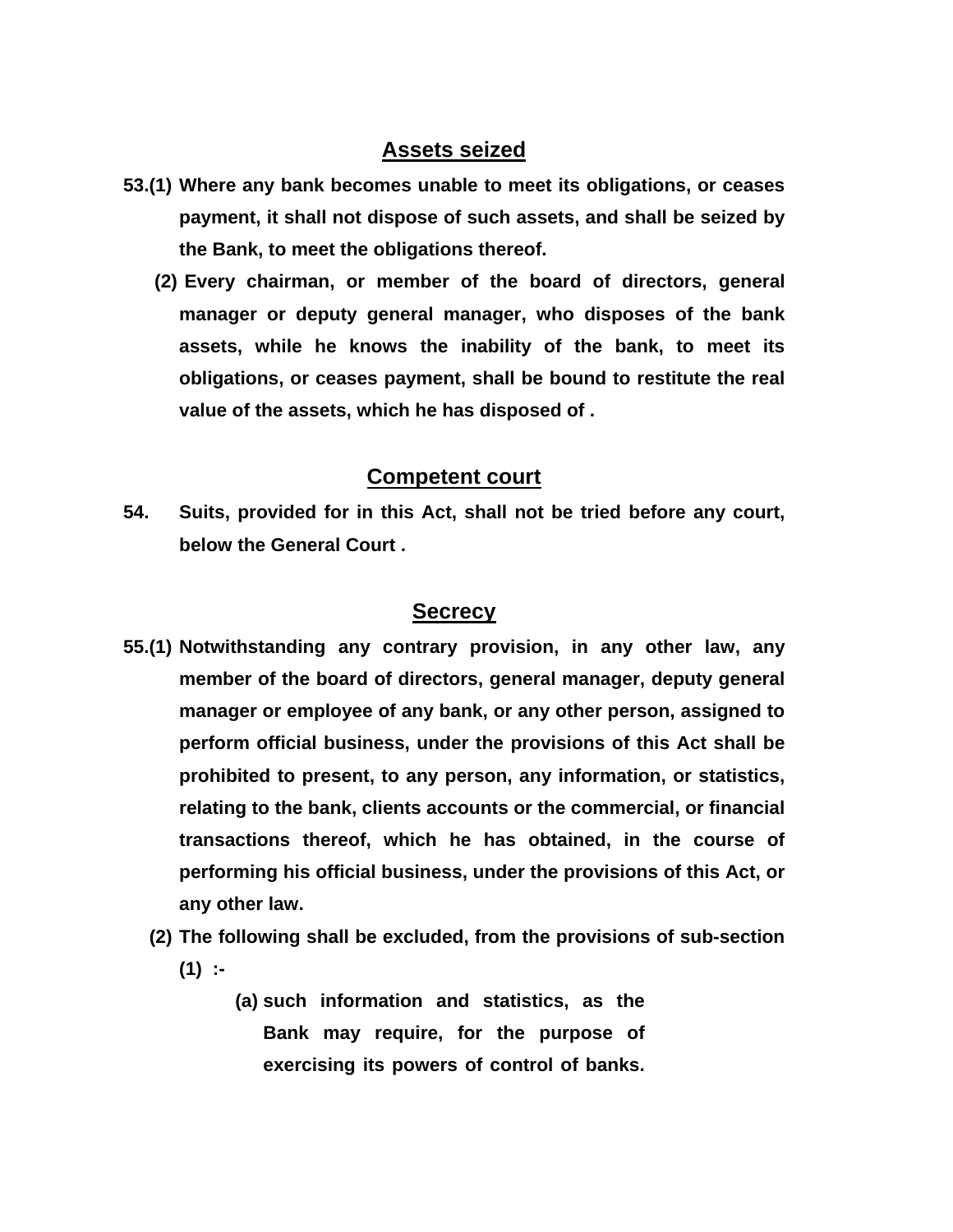**Such information and statistics shall not be revealed, or used other than for this purpose;** 

- **(b) such information and statistics, as may be required by the Minister of Justice, or by a competent court .**
- **(3) The information, provided for in this section, shall not be presented, to any body, other than the competent court , save after obtaining the approval of the Governor. Presentation of such information, and granting of the approval shall be within the framework of full secrecy of banking business .**

### **Banks funds and employees**

- **56.(1) Banks funds shall be deemed public funds, for the purposes of the Criminal Act, 1991, or any other criminal law, as may replace the same.** 
	- **(2) Any chairman, or member of the board of directors, general manager, deputy general manager, certified auditor, official, employee or liquidator of any bank, shall be deemed public servant, for the purposes of criminal trial .**

#### **The Bank intervention into suits**

**57. The Governor may intervene, as complainant, or plaintiff, in any suit, concerning any bank, before justice organs. He may also institute criminal and civil suits, against any person, of the**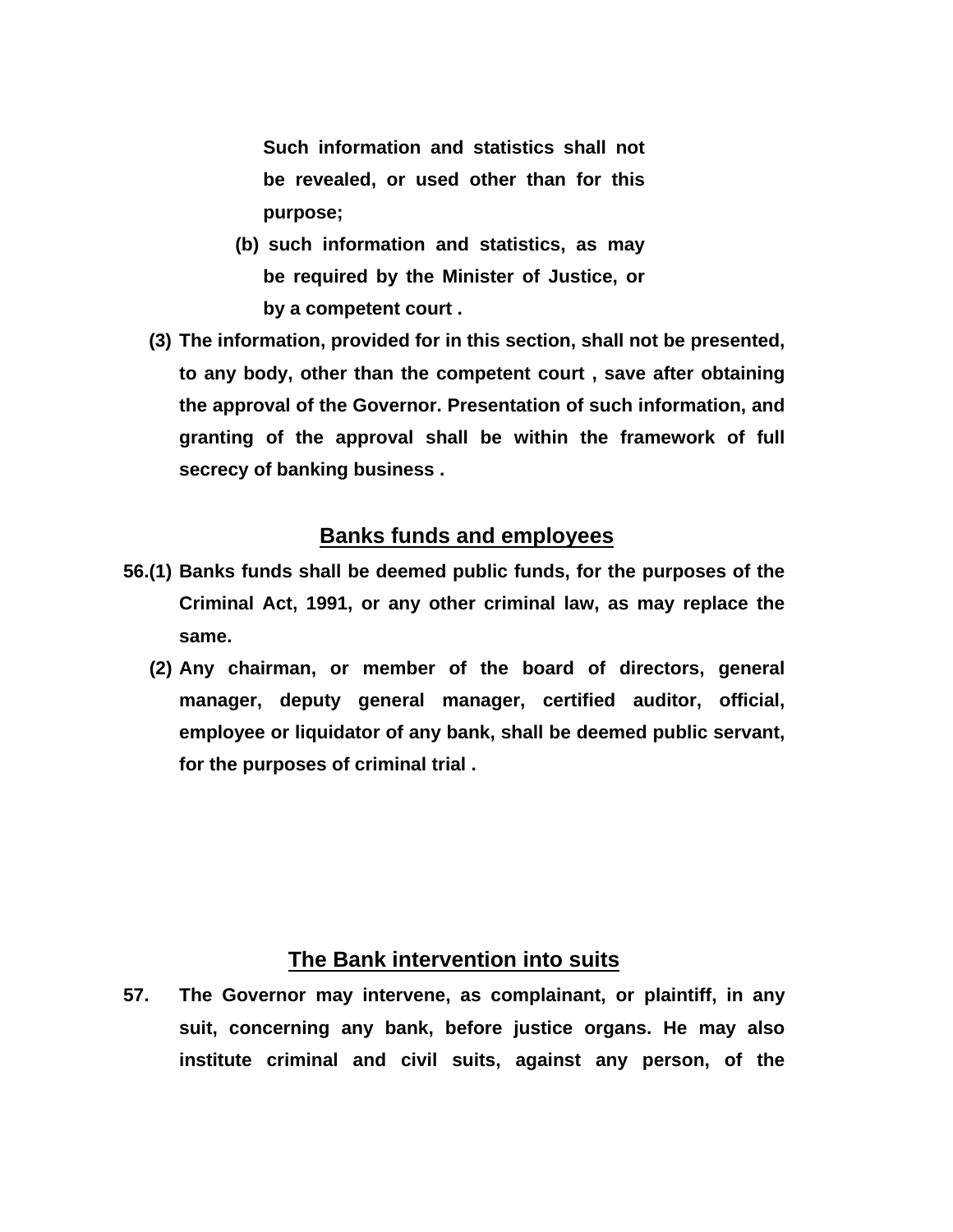**employees of banks, boards of directors thereof and those dealing therewith, where it transpires thereto, that public interest, rights of depositors or rights of the bank have been prejudiced .** 

#### **Penalties**

- **58.(1) Without affecting any other penalty, prescribed under any other law, every person, who contravenes the provisions of sections 5 and 9, shall, upon conviction, be punished, with imprisonment, for a term, not exceeding four years, or with fine, not less than five hundred thousand Dinars, or with both .** 
	- **(2) Whoever contravenes the provisions of section 55, shall, upon conviction, be punished, with imprisonment, for a term , not exceeding two years, or such fine, as the court may specify, or with both**
	- **(3) Subject to the provisions of sub-sections (1) and (2), whoever contravenes the provisions of this Act, the regulations, decisions or rules, made thereunder, shall be punished, with imprisonment, for a term, not exceeding ten years, or with such fine, as the court may specify, or with both .**
	- **(4) The provisions of Chapter II , of Part II , of the Criminal Act, 1991, or any other criminal law, as may replace it, relating to joint acts, criminal conspiracy, abetment , or assistance, in addition to the provisions of Part X , of the same Act, pertaining to offences, relating to public servants and employees.**
	- **(5) Severer penalty shall apply, in case of inconsistency of the penalties, provided for in this Act, with the penalties, set out in any other punitive law.**
	- **(6) Notwithstanding any penalty, provided for in this Act, or any other laid, the Governor may inflict an administrative, or financial**